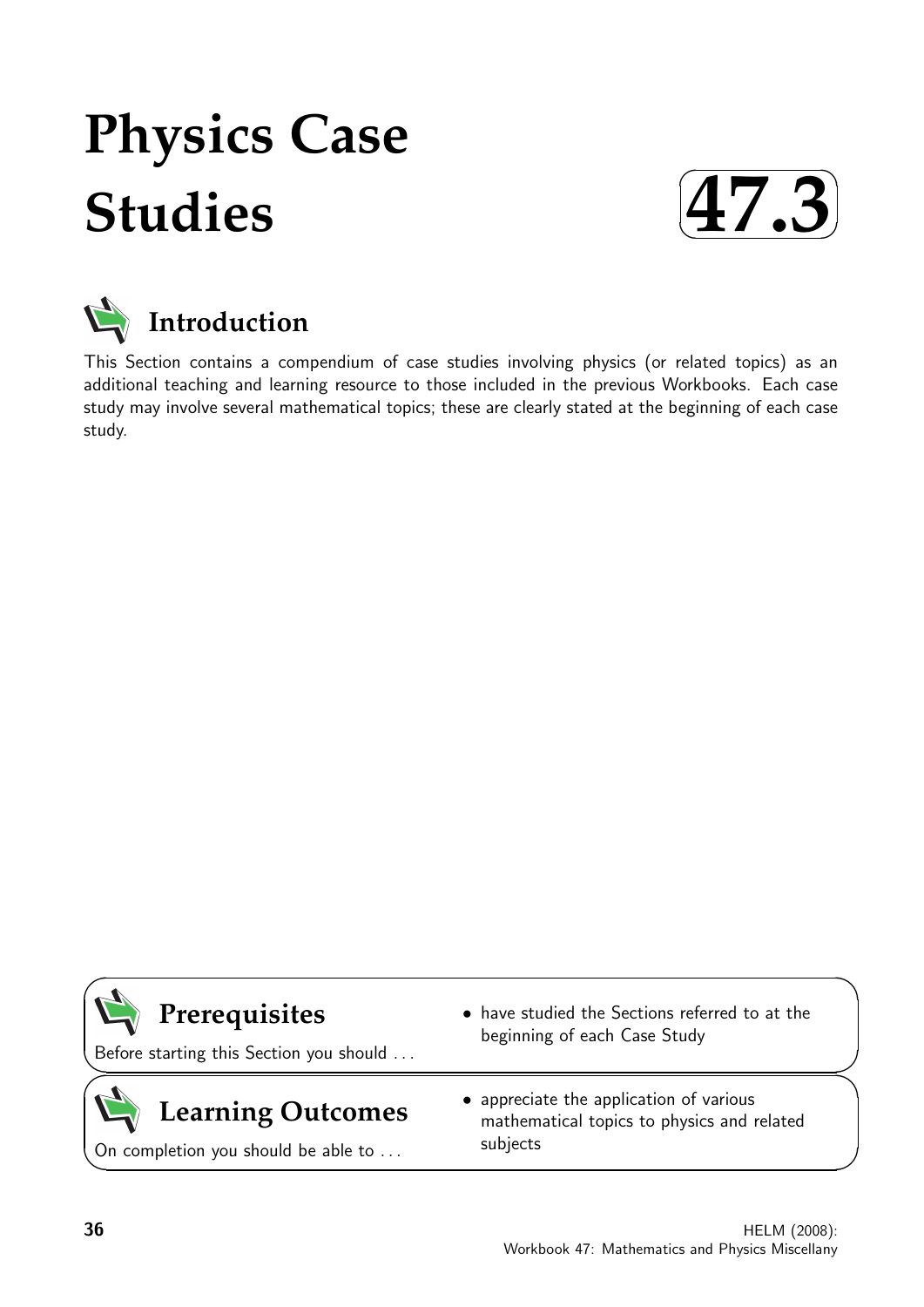

# Physics Case Studies

| 1. Black body radiation 1                                                                  | 38 |
|--------------------------------------------------------------------------------------------|----|
| 2. Black body radiation 2                                                                  | 41 |
| 3. Black body radiation 3                                                                  | 43 |
| 4. Black body radiation 4                                                                  | 46 |
| 5. Amplitude of a monochromatic optical wave passing<br>through a glass plate              | 48 |
| 6. Intensity of the interference field due to a glass plate                                | 51 |
| 7. Propagation time difference between two light rays<br>transmitted through a glass plate | 53 |
| 8. Fraunhofer diffraction through an infinitely long slit                                  | 56 |
| 9. Fraunhofer diffraction through an array of parallel<br>infinitely long slits            | 60 |
| 10. Interference fringes due to two parallel infinitely long slits                         | 64 |
| 11. Acceleration in polar coordinates                                                      | 67 |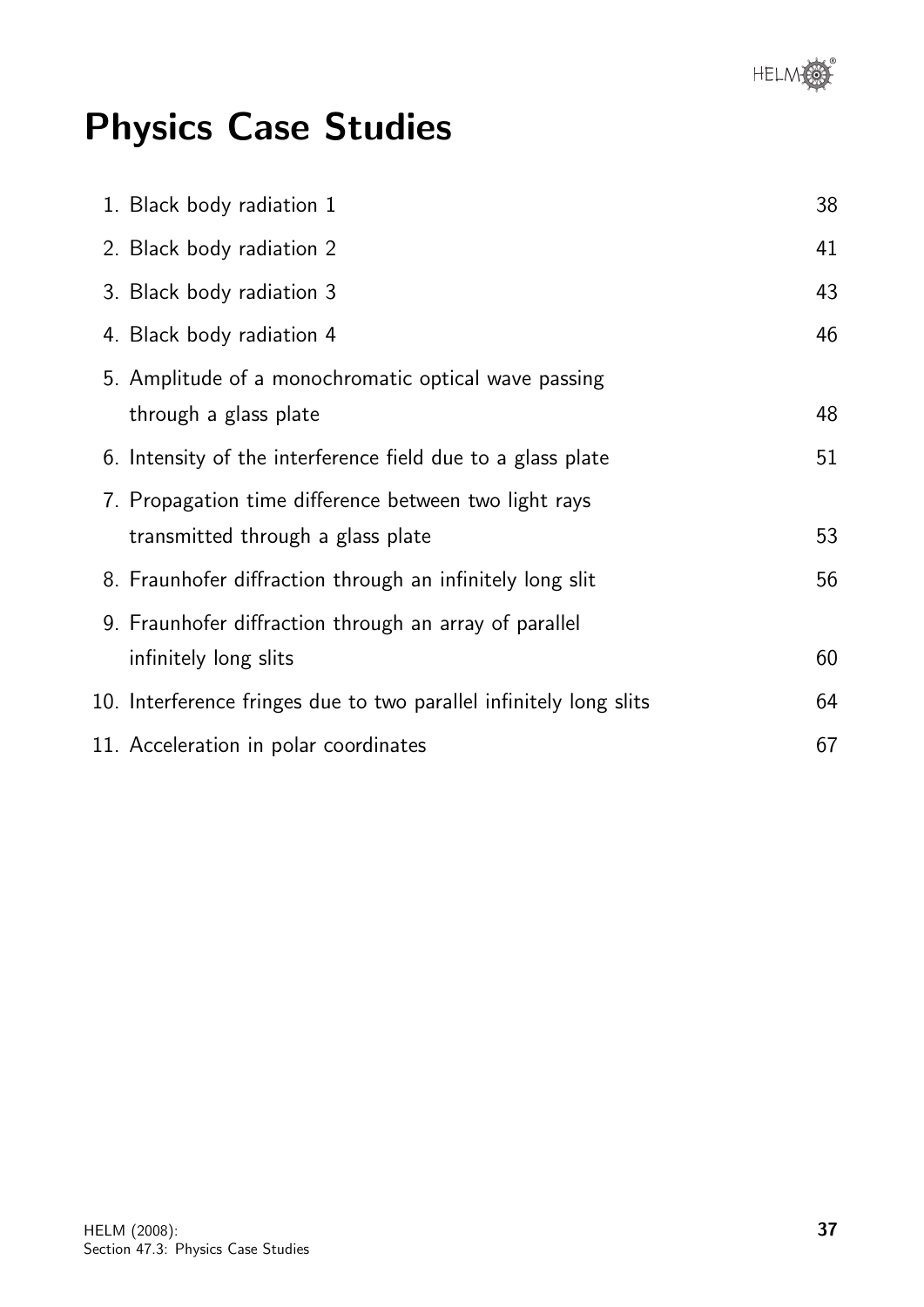

# **Black body radiation 1**

#### Mathematical Skills

| Topic                       | Workbook |
|-----------------------------|----------|
| Logarithms and exponentials | [6]      |
| Numerical integration       | $[31]$   |

#### Introduction

A common need in engineering thermodynamics is to determine the radiation emitted by a body heated to a particular temperature at all wavelengths or a particular wavelength such as the wavelength of yellow light, blue light or red light. This would be important in designing a lamp for example. The total power per unit area radiated at temperature T (in K) may be denoted by  $E(\lambda)$  where  $\lambda$  is the wavelength of the emitted radiation. It is assumed that a perfect absorber and radiator, called a black body, will absorb all radiation falling on it and which emits radiation at various wavelengths  $\lambda$  according to the formula

$$
E(\lambda) = \frac{C_1}{\lambda^5 \left[ e^{C_2/(\lambda T)} - 1 \right]} \tag{1}
$$

where  $E(\lambda)$  measures the energy (in W m $^{-2})$  emitted at wavelength  $\lambda$  (in m) at temperature  $T$ (in K). The values of the constants  $C_1$  and  $C_2$  are  $3.742 \times 10^{-16}$  W m<sup>-2</sup> and  $1.439 \times 10^{-2}$  m K respectively. This formula is known as Planck's distribution law. Figure 1.1 shows the radiation  $E(\lambda)$ as a function of wavelength  $\lambda$  for various values of the temperature T. Note that both scales are plotted logarithmically. In practice, a body at a particular temperature is not a black body and its emissions will be less intense at a particular wavelength than a black body; the power per unit area radiated by a black body gives the ideal upper limit for the amount of energy emitted at a particular wavelength.



Figure 1.1

The emissive power per unit area  $E(\lambda)$  plotted against wavelength (logarithmically) for a black body at temperatures of  $T = 100$  K, 400 K, 700 K, 1500 K, 5000 K and 10000 K.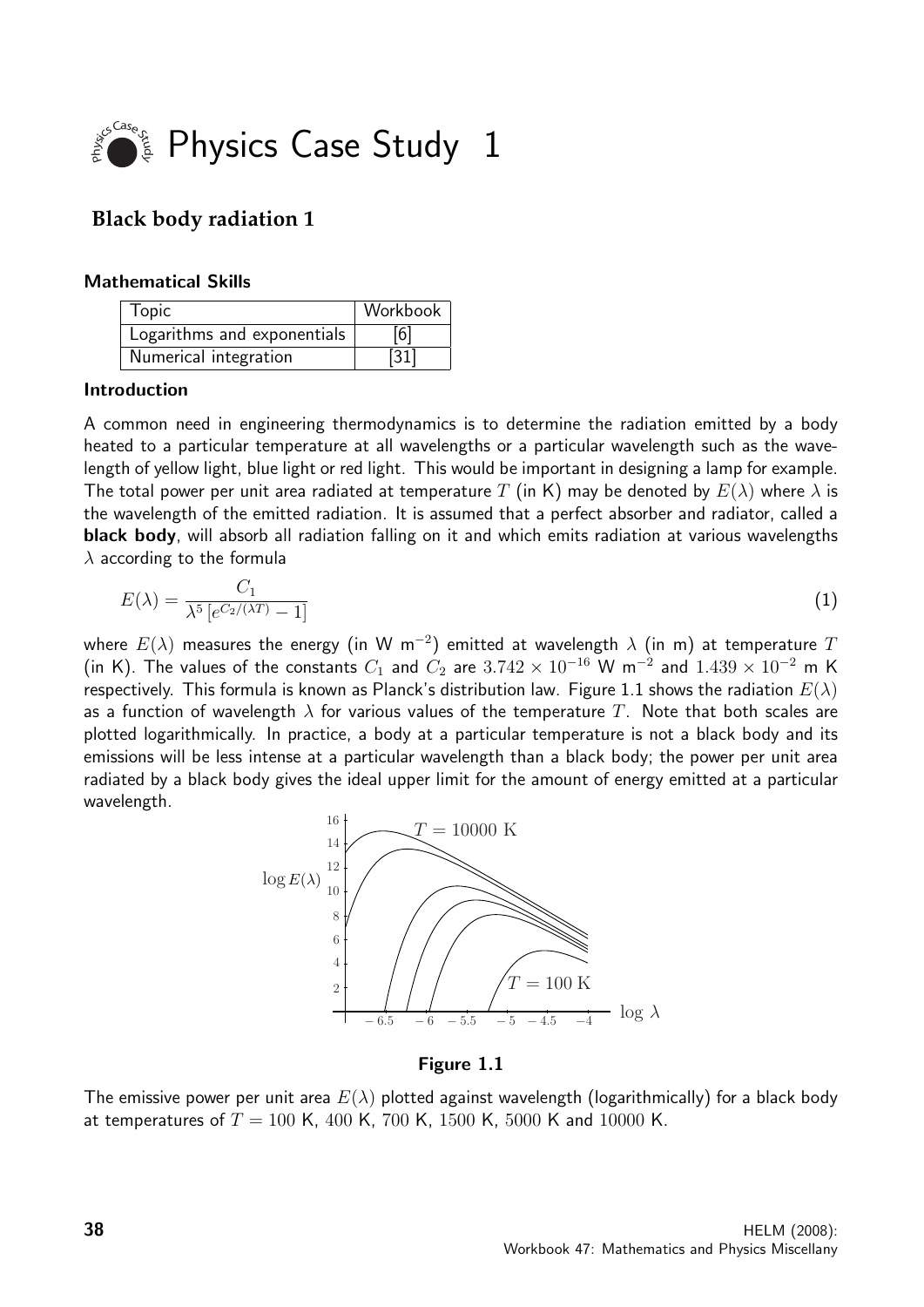#### Problem in words

Find the power per unit area emitted for a particular value of the wavelength  $(\lambda = 6 \times 10^{-7}$ m). Find the temperature of the black body which emits power per unit area  $(E(\lambda) = 10^{10} \text{ W m}^{-2})$  at a specific wavelength  $(\lambda = 4 \times 10^{-7} \text{m})$ 

#### Mathematical statement of problem

- (a) A black body is at a temperature of 2000 K. Given formula (1), determine the value of  $E(\lambda)$  when  $\lambda = 6 \times 10^{-7}$ m.
- (b) What would be the value of T that corresponds to  $E(\lambda) = 10^{10}$  W m<sup>-2</sup> at a wavelength of  $\lambda = 4 \times 10^{-7}$ m (the wavelength of blue light)?

#### Mathematical analysis

(a) Here,  $\lambda = 6 \times 10^{-7}$  and  $T = 2000$ . Putting these values in the formula gives

$$
E(\lambda) = 3.742 \times 10^{-16} / \left(6 \times 10^{-7}\right)^5 / \left(e^{1.439 \times 10^{-2} / 6 \times 10^{-7} / 2000} - 1\right)
$$

 $= 2.98 \times 10^{10}$  W m $^{-2}$  (to three significant figures).

(b) Equation (1) can be rearranged to give the temperature T as a function of the wavelength  $\lambda$ and the emission  $E(\lambda)$ .

$$
E(\lambda) = \frac{C_1}{\lambda^5 \left[ e^{C_2/(\lambda T)} - 1 \right]} \qquad \text{so} \quad e^{C_2/(\lambda T)} - 1 = \frac{C_1}{\lambda^5 E(\lambda)}
$$

and adding 1 to both sides gives

$$
e^{C_2/(\lambda T)} = \frac{C_1}{\lambda^5 E(\lambda)} + 1.
$$

On taking (natural) logs

$$
\frac{C_2}{\lambda T} = \ln \left[ \frac{C_1}{\lambda^5 E(\lambda)} + 1 \right]
$$

which can be re-arranged to give

$$
T = \frac{C_2}{\lambda \ln \left[ \frac{C_1}{\lambda^5 E(\lambda)} + 1 \right]}
$$
 (2)

Equation (2) gives a means of finding the temperature to which a black body must be heated to emit the energy  $E(\lambda)$  at wavelength  $\lambda$ .

Here,  $E(\lambda) = 10^{10}$  and  $\lambda = 4 \times 10^{-7}$  so (2) gives,

$$
T = \frac{1.439 \times 10^{-2}}{4 \times 10^{-7} \ln \left[\frac{3.742 \times 10^{-16}}{(4 \times 10^{-7}) \times 10^{10}} + 1\right]} = 2380 \text{ K}
$$

HELM (2008): Section 47.3: Physics Case Studies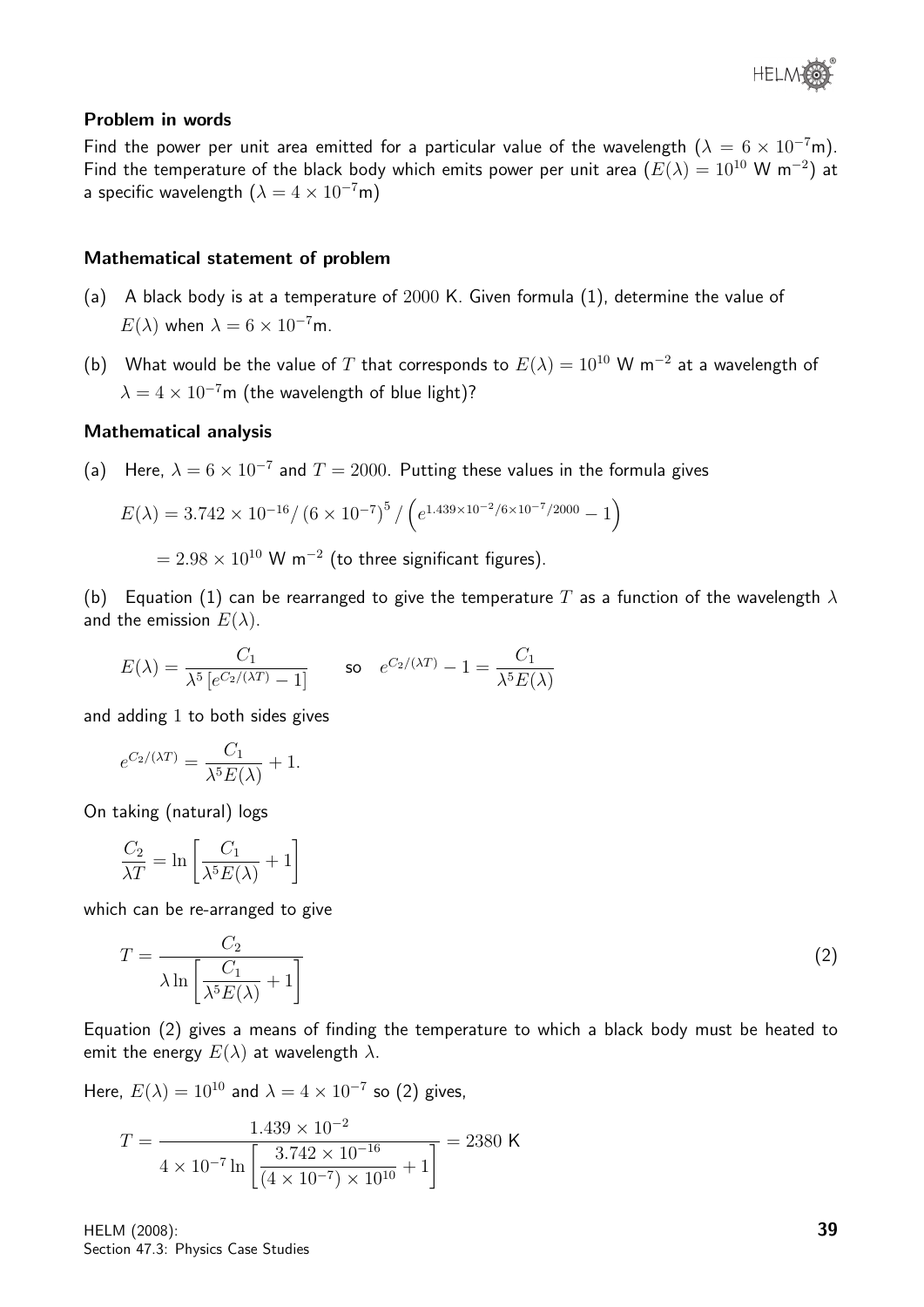#### Interpretation

Since the body is an ideal radiator it will radiate the most possible power per unit area at any given temperature. Consequently any real body would have to be raised to a higher temperature than a black body to obtain the same radiated power per unit area.

#### Mathematical comment

It is not possible to re-arrange Equation (1) to give  $\lambda$  as a function of  $E(\lambda)$  and T. This is due to the way that  $\lambda$  appears twice in the equation i.e. once in a power and once in an exponential. To solve (1) for  $\lambda$  requires numerical techniques but it is possible to use a graphical technique to find the rough value of  $\lambda$  which satisfies (1) for particular values of  $E(\lambda)$  and T.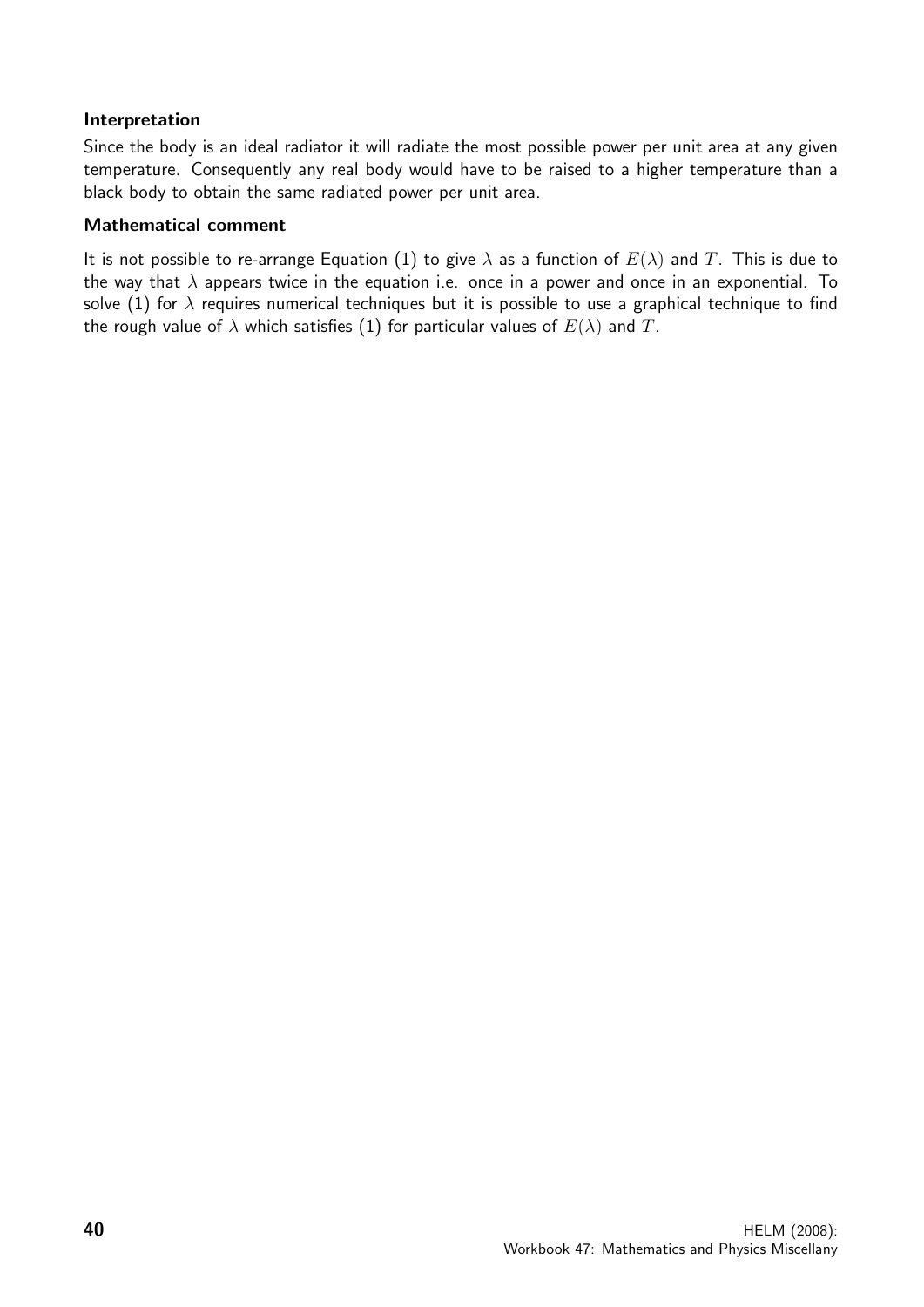

# **Black body radiation 2**

#### Mathematical Skills

| Topic                           | Workbook        |
|---------------------------------|-----------------|
| Logarithms and exponentials     | [6]             |
| Numerical solution of equations | $[12]$ , $[31]$ |

#### Introduction

A common need in engineering thermodynamics is to determine the radiation emitted by a body heated to a particular temperature at all wavelengths or a particular wavelength such as the wavelength of yellow light, blue light or red light. This would be important in designing a lamp for example. The total power per unit area radiated at temperature T (in K) may be denoted by  $E(\lambda)$  where  $\lambda$  is the wavelength of the emitted radiation. It is assumed that a perfect absorber and radiator, called a black body, will absorb all radiation falling on it and which emits radiation at various wavelengths  $\lambda$  according to the formula

$$
E(\lambda) = \frac{C_1}{\lambda^5 \left[ e^{C_2/(\lambda T)} - 1 \right]} \tag{1}
$$

where  $E(\lambda)$  measures the energy (in W m $^{-2})$  emitted at wavelength  $\lambda$  (in m) at temperature  $T$ (in K). The values of the constants  $C_1$  and  $C_2$  are  $3.742 \times 10^{-16}$  W m<sup>-2</sup> and  $1.439 \times 10^{-2}$  m K respectively. This formula is known as Planck's distribution law. Figure 2.1 shows the radiation  $E(\lambda)$ as a function of wavelength  $\lambda$  for various values of the temperature T. Note that both scales are plotted logarithmically. In practice, a body at a particular temperature is not a black body and its emissions will be less intense at a particular wavelength than a black body; the power per unit area radiated by a black body gives the ideal upper limit for the amount of energy emitted at a particular wavelength.



Figure 2.1

The emissive power per unit area  $E(\lambda)$  plotted against wavelength (logarithmically) for a black body at temperatures of  $T = 100$  K, 400 K, 700 K, 1500 K, 5000 K and 10000 K.

#### Problem in words

Is it possible to obtain a radiated intensity of  $10^8$  W m<sup>-2</sup> at some wavelength for any given temperature?

HELM (2008): Section 47.3: Physics Case Studies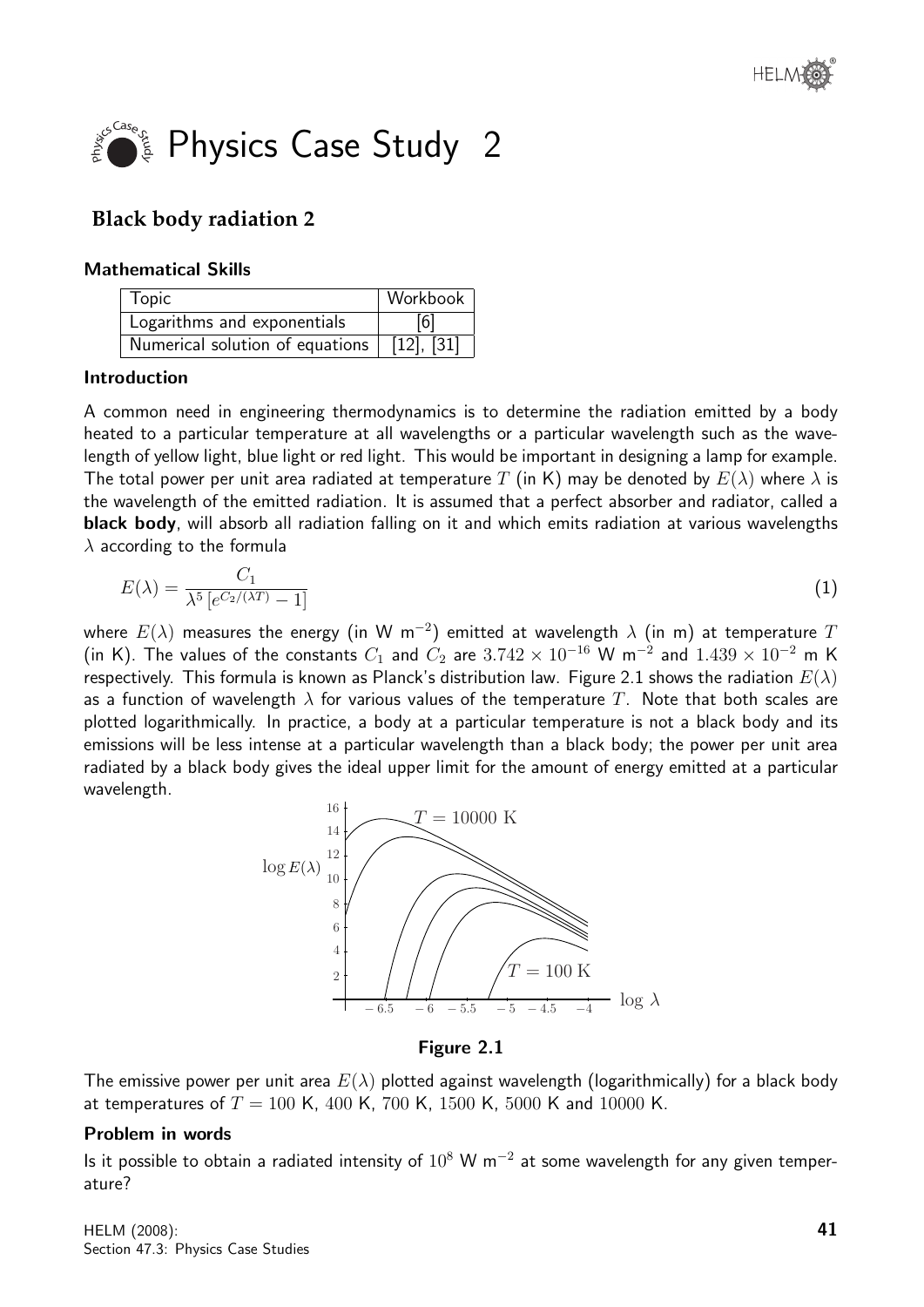#### Mathematical statement of problem

- (a) Find possible values of  $\lambda$  when  $E(\lambda) = 10^8$  W m<sup>-2</sup> and  $T = 1000$
- (b) Find possible values of  $\lambda$  when  $E(\lambda) = 10^8$  W m<sup>-2</sup> and  $T = 200$

#### Mathematical analysis

The graph of Figure 2.2 shows a horizontal line extending at  $E(\lambda) = 10^8$  W m<sup>-2</sup>. This crosses the curve drawn for  $T = 1000$ K at two points namely once near  $\lambda = 10^{-6}$  m and once near  $\lambda = 2 \times 10^{-5}$ m. Thus there are two values of  $\lambda$  for which the radiation has intensity  $E(\lambda) = 10^8$  W m<sup>-2</sup> both in the realm of infra-red radiation (although that at  $\lambda = 10^{-6}$  m=1  $\mu$ m is close to the visible light). A more accurate graph will show that the values are close to  $\lambda = 9.3 \times 10^{-7}$ m and  $\lambda = 2.05 \times 10^{-5}$ m. It is also possible to use a numerical method such as Newton-Raphson ( $HELM$  12.3 and  $HELM$  31.4) to find these values more accurately. The horizontal line extending at  $E(\lambda) = 10^8$  W m<sup>-2</sup> does not cross the curve for  $T = 200$  K. Thus, there is no value of  $\lambda$  for which a body at temperature 200 K emits at  $E(\lambda) = 10^8 \text{ W m}^{-2}$ .





The emissive power per unit area  $E(\lambda)$  plotted against wavelength (logarithmically) for a black body at temperatures of  $T = 200$  K and  $T = 1000$  K. For  $T = 100$  K an emissive power per unit area of  $E(\lambda) = 10^8$  W m<sup>-2</sup> corresponds to either a wavelength  $\lambda \approx 10^{-6}$  or a wavelength  $\lambda \approx 2 \times 10^{-5}$ . For  $T = 200$  K, there is no wavelength  $\lambda$  which gives an emissive power per unit area of  $E(\lambda) = 10^8$ W m<sup> $-2$ </sup>.

#### Interpretation

Radiation from a black body is dependant both on the temperature and the wavelength. This example shows that it may not be possible for a black body to radiate power at a specific level, irrespective of the wavelength, unless the temperature is high enough.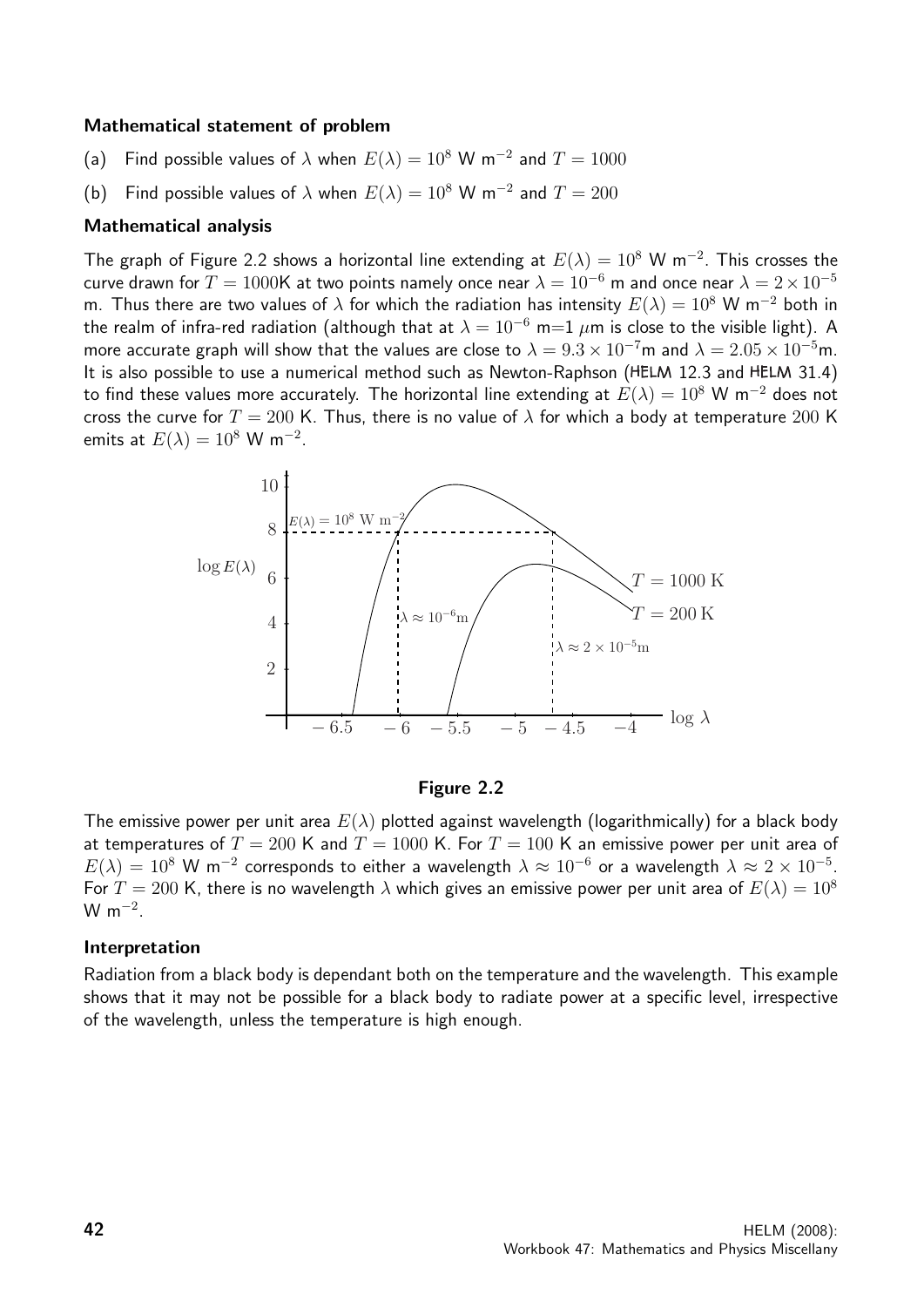

# **Black body radiation 3**

#### Mathematical Skills

| Topic                       | Workbook |
|-----------------------------|----------|
| Logarithms and exponentials | [6]      |
| <b>Differentiation</b>      | [11]     |

#### Introduction

A common need in engineering thermodynamics is to determine the radiation emitted by a body heated to a particular temperature at all wavelengths or a particular wavelength such as the wavelength of yellow light, blue light or red light. This would be important in designing a lamp for example. The total power per unit area radiated at temperature T (in K) may be denoted by  $E(\lambda)$  where  $\lambda$  is the wavelength of the emitted radiation. It is assumed that a perfect absorber and radiator, called a black body, will absorb all radiation falling on it and which emits radiation at various wavelengths  $\lambda$  according to the formula

$$
E(\lambda) = \frac{C_1}{\lambda^5 \left[ e^{C_2/(\lambda T)} - 1 \right]} \tag{1}
$$

where  $E(\lambda)$  measures the energy (in W m $^{-2})$  emitted at wavelength  $\lambda$  (in m) at temperature  $T$ (in K). The values of the constants  $C_1$  and  $C_2$  are  $3.742 \times 10^{-16}$  W m<sup>-2</sup> and  $1.439 \times 10^{-2}$  m K respectively. This formula is known as Planck's distribution law. Figure 3.1 shows the radiation  $E(\lambda)$ as a function of wavelength  $\lambda$  for various values of the temperature T. Note that both scales are plotted logarithmically. In practice, a body at a particular temperature is not a black body and its emissions will be less intense at a particular wavelength than a black body; the power per unit area radiated by a black body gives the ideal upper limit for the amount of energy emitted at a particular wavelength.



Figure 3.1

The emissive power per unit area  $E(\lambda)$  plotted against wavelength (logarithmically) for a black body at temperatures of  $T = 100$  K, 400 K, 700 K, 1500 K, 5000 K and 10000 K.

#### Problem in words

What will be the wavelength at which radiated power per unit area is maximum at any given temperature?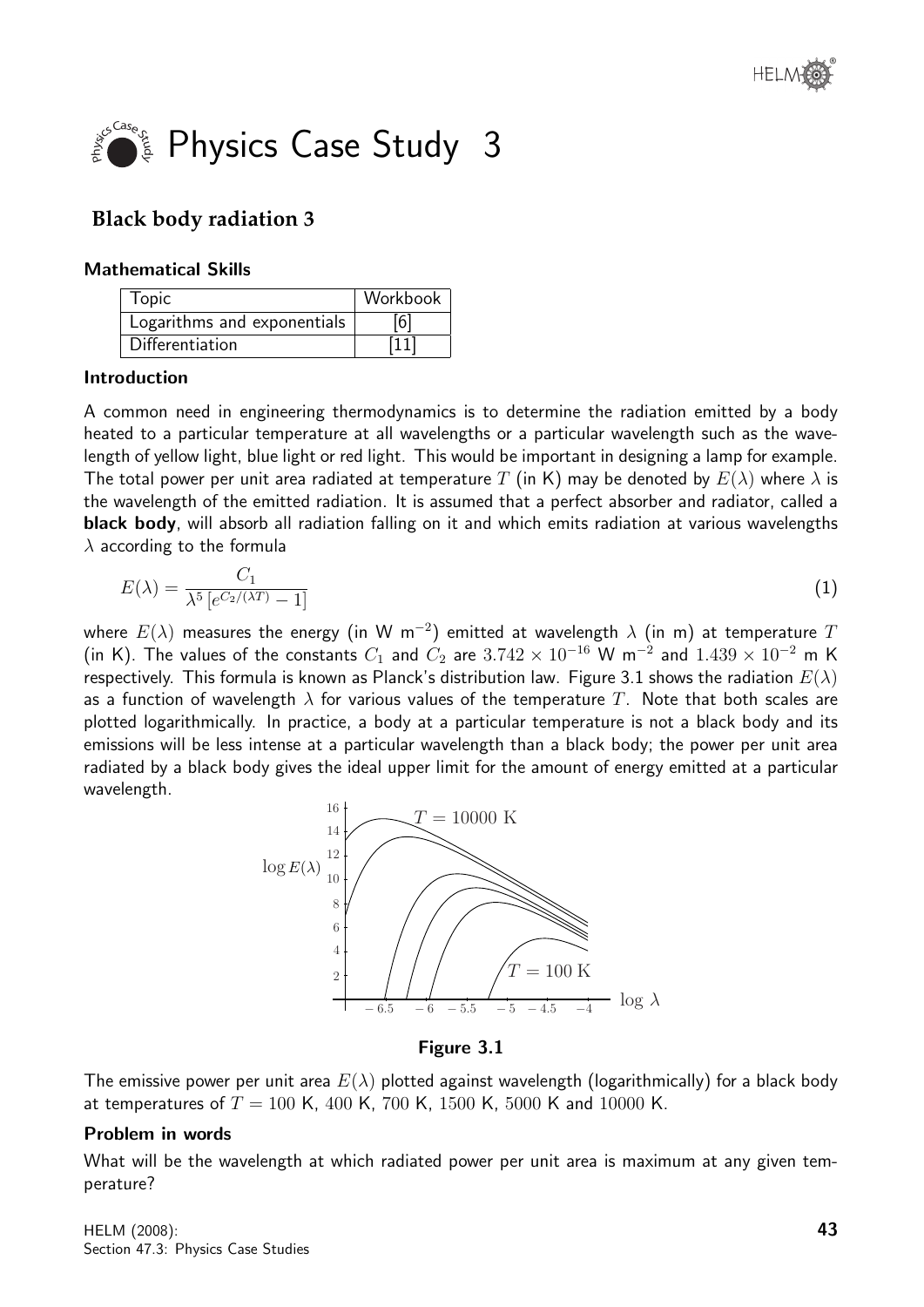#### Mathematical statement of problem

For a particular value of T, by means of differentiation, determine the value of  $\lambda$  for which  $E(\lambda)$  is a maximum.

#### Mathematical analysis

Ideally it is desired to maximise

$$
E(\lambda) = \frac{C_1}{\lambda^5 \left[ e^{C_2/(\lambda T)} - 1 \right]}.
$$

However, as the numerator is a constant, maximising

$$
E(\lambda) = \frac{C_1}{\lambda^5 \left[e^{C_2/(\lambda T)} - 1\right]}
$$

is equivalent to minimising the bottom line i.e.

$$
\lambda^5 \left[ e^{C_2/(\lambda T)} - 1 \right].
$$

Writing  $\lambda^5\left[e^{C_2/(\lambda T)}-1\right]$  as  $y$ , we see that  $y$  can be differentiated by the product rule since we can write

$$
y = uv
$$
 where  $u = \lambda^5$  and  $v = e^{C_2/(\lambda T)} - 1$ 

$$
\mathsf{so}
$$

$$
\frac{du}{d\lambda} = 5\lambda^4
$$

and

$$
\frac{dv}{d\lambda} = -\frac{C_2}{\lambda^2 T} e^{C_2/(\lambda T)}
$$
 (by the chain rule), Hence  

$$
\frac{dy}{d\lambda} = \lambda^5 \left[ -\frac{C_2}{\lambda^2 T} e^{C_2/(\lambda T)} \right] + 5\lambda^4 \left[ e^{C_2/(\lambda T)} - 1 \right]
$$

At a maximum/minimum,  $\frac{dy}{dx}$  $\frac{dy}{d\lambda} = 0$  hence

$$
\lambda^5 \left[ -\frac{C_2}{\lambda^2 T} e^{C_2/(\lambda T)} \right] + 5\lambda^4 \left[ e^{C_2/(\lambda T)} - 1 \right] = 0
$$

i.e.

$$
-\frac{C_2}{\lambda T}e^{C_2/(\lambda T)} + 5\left[e^{C_2/(\lambda T)} - 1\right] = 0 \quad \text{(on division by } \lambda^4\text{)}.
$$

If we write  $C_2/(\lambda T)$  as z then  $-ze^z + 5[e^z - 1] = 0$  i.e.

$$
(5-z)e^z = 5 \tag{3}
$$

This states that there is a definite value of z for which  $E(\lambda)$  is a maximum. As  $z = C_2/(\lambda T)$ , there is a particular value of  $\lambda T$  giving maximum  $E(\lambda)$ . Thus, the value of  $\lambda$  giving maximum  $E(\lambda)$  occurs for a value of T inversely proportional to  $\lambda$ . To find the constant of proportionality, it is necessary to solve Equation (3).

To find a more accurate solution, it is necessary to use a numerical technique, but it can be seen that there is a solution near  $z=5.$  For this value of  $z,\,e^z$  is very large  $\approx 150$  and the left-hand side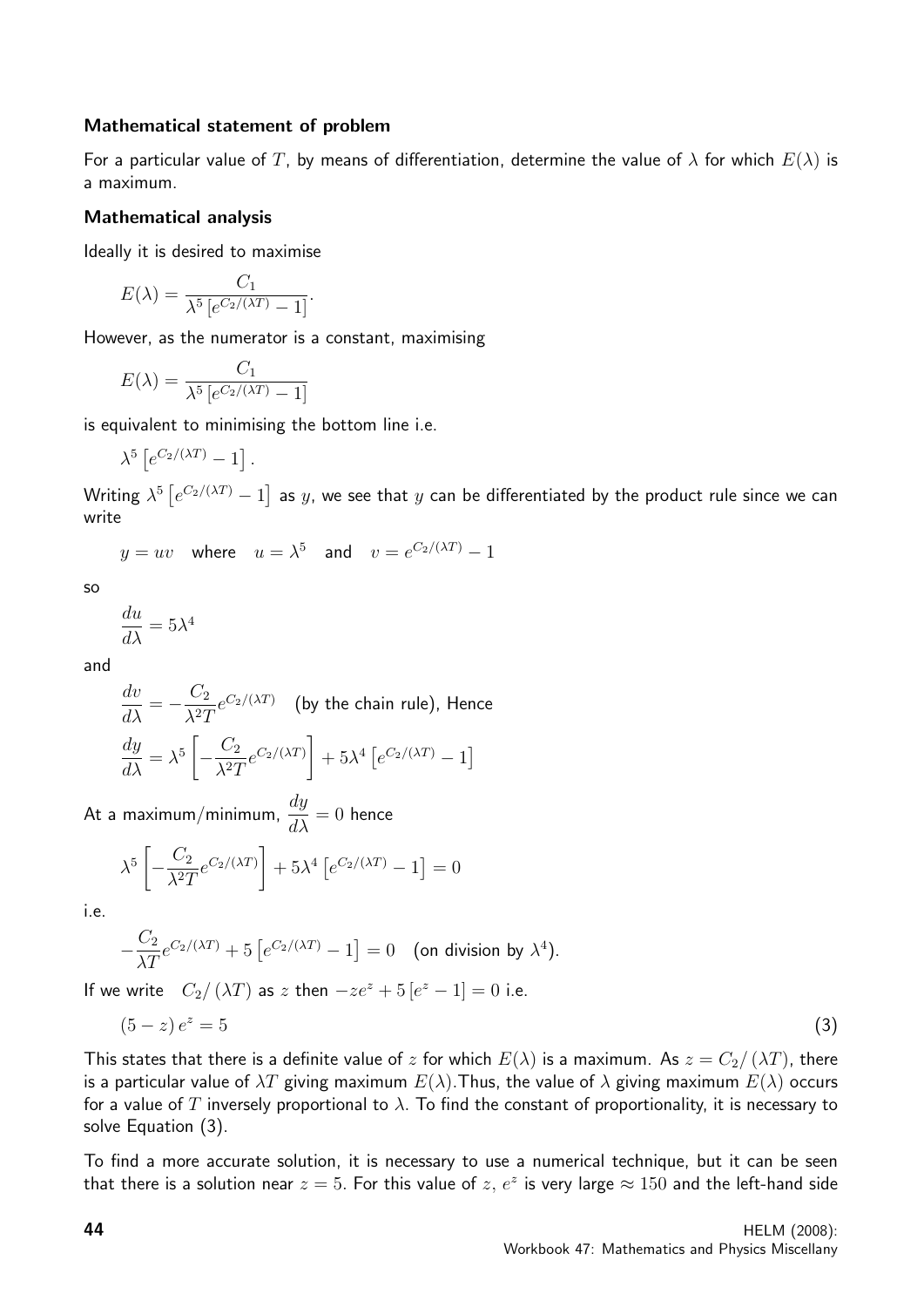

of (3) can only equal 5 if  $5 - z$  is close to zero. On using a numerical technique, it is found that the value of  $z$  is close to 4.965 rather than exactly 5.000.

Hence  $C_2/\left(\lambda_{\text{max}}T\right) = 4.965$  so  $\lambda_{\text{max}} =$  $C_2$ 4.965T = 0.002898 T .

This relationship is called Wein's law:

$$
\lambda_{\max} = \frac{C_w}{T}
$$

where  $C_w = 0.002898$  m K is known as Wein's constant.

#### Interpretation

At a given temperature the radiated power per unit area from a black body is dependant only on the wavelength of the radiation. The nature of black body radiation indicates that there is a specific value of the wavelength at which the radiation is a maximum. As an example the Sun can be approximated by a black body at a temperature of  $T = 5800$  K. We use Wein's law to find the wavelength giving maximum radiation. Here, Wein's law can be written

$$
\lambda_{\text{max}} = \frac{0.002898}{5800} \approx 5 \times 10^{-7} \text{ m} = 5000 \text{ \AA}
$$
 (to three significant figures)

which corresponds to visible light in the yellow part of the spectrum.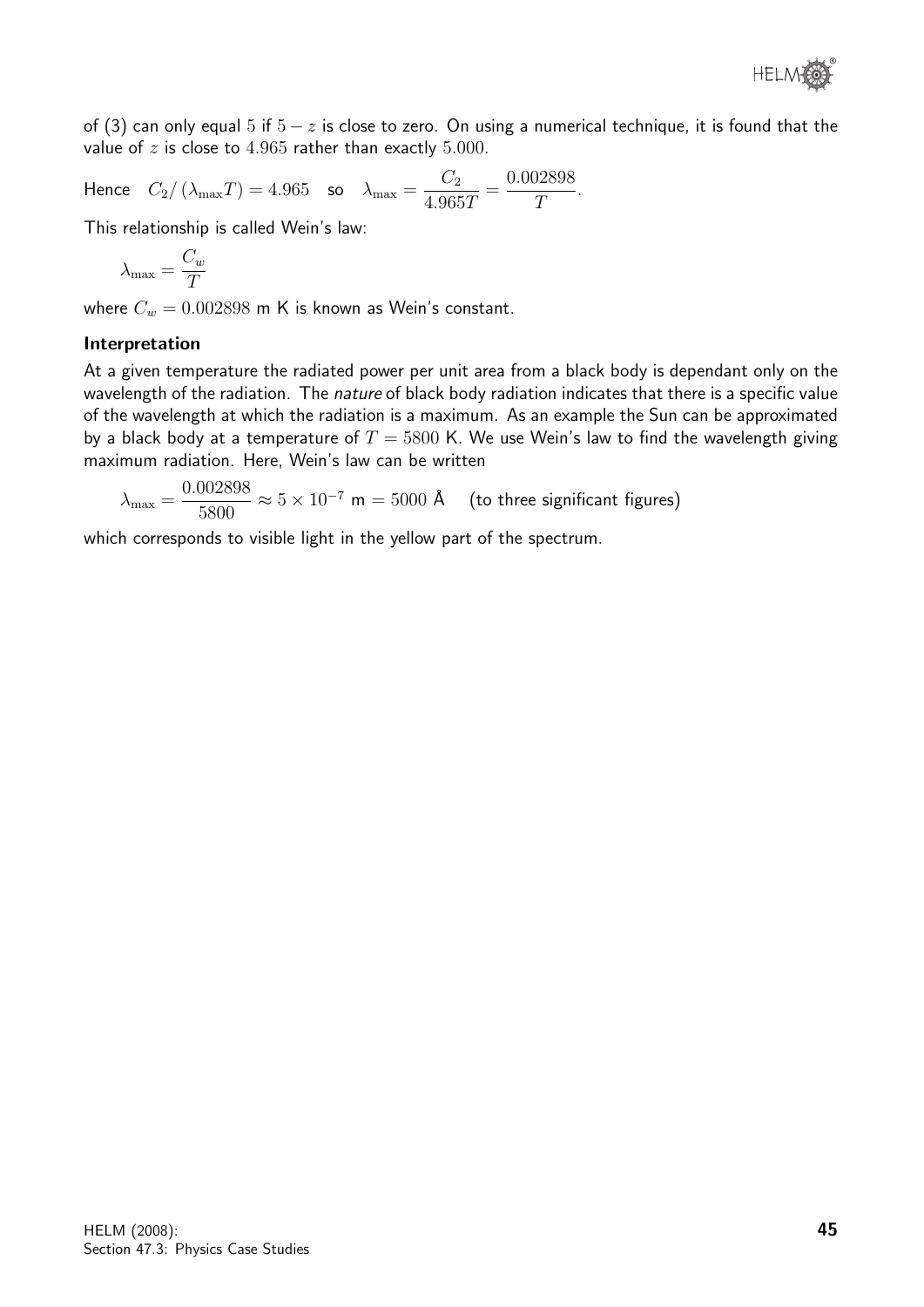

## **Black body radiation 4**

#### Mathematical Skills

| Topic                       | Workbook          |
|-----------------------------|-------------------|
| Logarithms and Exponentials | [6]               |
| Integration                 | $[13]$            |
| Numerical Integration       | $\left[31\right]$ |

#### Introduction

A common need in engineering thermodynamics is to determine the radiation emitted by a body heated to a particular temperature at all wavelengths or a particular wavelength such as the wavelength of yellow light, blue light or red light. This would be important in designing a lamp for example. The total power per unit area radiated at temperature T (in K) may be denoted by  $E(\lambda)$  where  $\lambda$  is the wavelength of the emitted radiation. It is assumed that a perfect absorber and radiator, called a black body, will absorb all radiation falling on it and which emits radiation at various wavelengths  $\lambda$  according to the formula

$$
E(\lambda) = \frac{C_1}{\lambda^5 \left[ e^{C_2/(\lambda T)} - 1 \right]} \tag{1}
$$

where  $E(\lambda)$  measures the energy (in W m $^{-2})$  emitted at wavelength  $\lambda$  (in m) at temperature  $T$ (in K). The values of the constants  $C_1$  and  $C_2$  are  $3.742 \times 10^{-16}$  W m<sup>-2</sup> and  $1.439 \times 10^{-2}$  m K respectively. This formula is known as Planck's distribution law. Figure 4.1 shows the radiation  $E(\lambda)$ as a function of wavelength  $\lambda$  for various values of the temperature T. Note that both scales are plotted logarithmically. In practice, a body at a particular temperature is not a black body and its emissions will be less intense at a particular wavelength than a black body; the power per unit area radiated by a black body gives the ideal upper limit for the amount of energy emitted at a particular wavelength.



Figure 4.1

The emissive power per unit area  $E(\lambda)$  plotted against wavelength (logarithmically) for a black body at temperatures of  $T = 100$  K, 400 K, 700 K, 1500 K, 5000 K and 10000 K.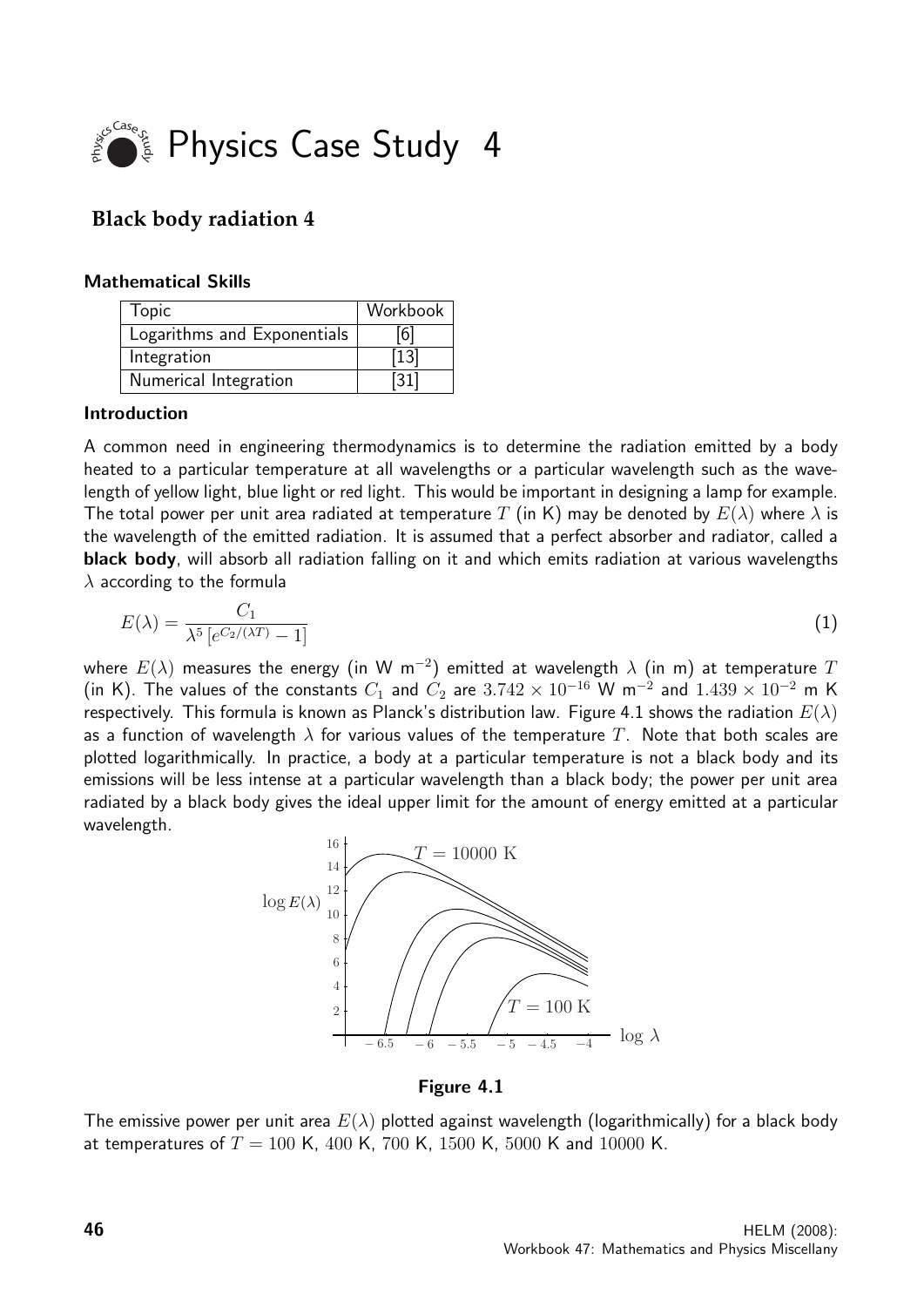

#### Problem in words

Determine the total power per unit area radiated at all wavelengths by a black body at a given temperature.

The expression (1) gives the amount of radiation at a particular wavelength  $\lambda$ . If this expression is summed across all wavelengths, it will give the total amount of radiation.

#### Mathematical statement of problem

Calculate

$$
E_b = \int_0^\infty E(\lambda) d\lambda = \int_0^\infty \frac{C_1}{\lambda^5 \left[ e^{C_2/(\lambda T)} - 1 \right]} d\lambda.
$$

#### Mathematical analysis

The integration can be achieved by means of the substitution  $U = C_2/(\lambda T)$  so that

$$
\lambda = C_2 / (UT)
$$
,  $dU = -\frac{C_2}{\lambda^2 T} d\lambda$  i.e.  $d\lambda = -\frac{\lambda^2 T}{C_2} dU$ .

When  $\lambda = 0$ ,  $U = \infty$  and when  $\lambda = \infty$ ,  $U = 0$ . So  $E_b$  becomes

$$
E_b = \int_{\infty}^{0} \frac{C_1}{\lambda^5 (e^U - 1)} \left( -\frac{\lambda^2 T}{C_2} \right) dU = -\int_{\infty}^{0} \frac{C_1 T}{C_2 \lambda^3 (e^U - 1)} dU
$$
  
= 
$$
\int_{0}^{\infty} \frac{C_1 T}{C_2 (e^U - 1)} \left( \frac{U T}{C_2} \right)^3 dU = T^4 \int_{0}^{\infty} \frac{C_1}{(C_2)^4} \frac{U^3}{(e^U - 1)} dU.
$$

The important thing is that  $E_b$  is proportional to  $T^4$  i.e. the total emission from a black body scales as  $T^4$ . The constant of proportionality can be found from the remainder of the integral i.e.

$$
\frac{C_1}{(C_2)^4} \int_0^\infty \frac{U^3}{(e^U - 1)} dU \quad \text{where} \quad \int_0^\infty \frac{U^3}{(e^U - 1)} dU
$$

can be shown by means of the polylog function to equal  $\frac{\pi^4}{4\pi^2}$ 15 . Thus

$$
E_b = \frac{C_1 \pi^4}{15(C_2)^4} T^4 = 5.67 \times 10^{-8} \text{ W m}^{-2} \times T^4 = \sigma T^4 \text{, say}
$$

i.e.

$$
E_b = \sigma T^4
$$

This relation is known as the Stefan-Boltzmann law and  $\sigma = 5.67 \times 10^{-8}$  W m $^{-2}$  is known as the Stefan-Boltzmann constant.

#### Interpretation

You will no doubt be familiar with Newton's law of cooling which states that bodies cool (under convection) in proportion to the simple difference in temperature between the body and its surroundings. A more realistic study would incorporate the cooling due to the radiation of energy. The analysis we have just carried out shows that heat loss due to radiation will be proportional to the difference in the fourth powers of temperature between the body and its surroundings.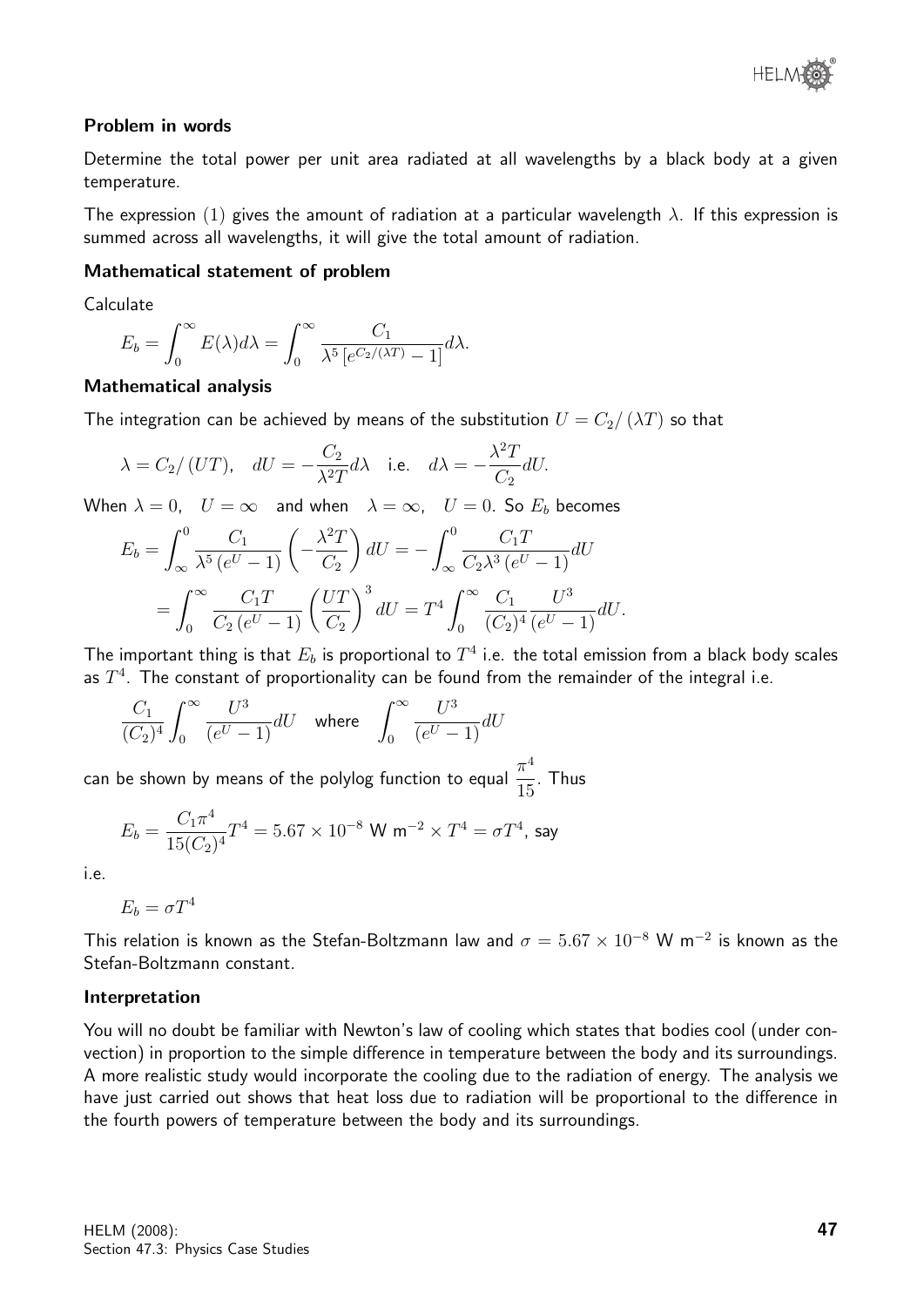

## **Amplitude of a monochromatic optical wave passing through a glass plate**

#### Mathematical Skills

| Topic                   | Workbook |
|-------------------------|----------|
| Trigonometric functions | [4]      |
| Complex numbers         | [10]     |
| Sum of geometric series | 16       |

#### Introduction

The laws of optical reflection and refraction are, respectively, that the angles of incidence and reflection are equal and that the ratio of the sines of the incident and refracted angles is a constant equal to the ratio of sound speeds in the media of interest. This ratio is the index of refraction  $(n)$ . Consider a monochromatic (i.e. single frequency) light ray with complex amplitude A propagating in air that impinges on a glass plate of index of refraction  $n$  (see Figure 5.1). At the glass plate surface, for example at point  $O$ , a fraction of the impinging optical wave energy is transmitted through the glass with complex amplitude defined as  $At$  where  $t$  is the transmission coefficient which is assumed real for the purposes of this Case Study. The remaining fraction is reflected. Because the speed of light in glass is less than the speed of light in air, during transmission at the surface of the glass, it is refracted toward the normal. The transmitted fraction travels to  $B$  where fractions of this fraction are reflected and transmitted again. The fraction transmitted back into the air at  $B$  emerges as a wave with complex amplitude  $A_1 = A t^2$ . The fraction reflected at  $B$  travels through the glass plate to  $C$  with complex amplitude  $rtA$  where  $r\equiv |r|e^{-i\xi}$  is the complex reflection coefficient of the glass/air interface. This reflected fraction travels to  $D$  where a fraction of this fraction is transmitted with complex amplitude  $A_2=A\;t^2r^2e^{-i\varphi}$  where  $\varphi$  is the phase lag due to the optical path length difference with ray 1 (see Engineering Example 4 in HELM 4.2). No absorption is assumed here therefore  $|t|^2 + |r|^2 = 1$ .



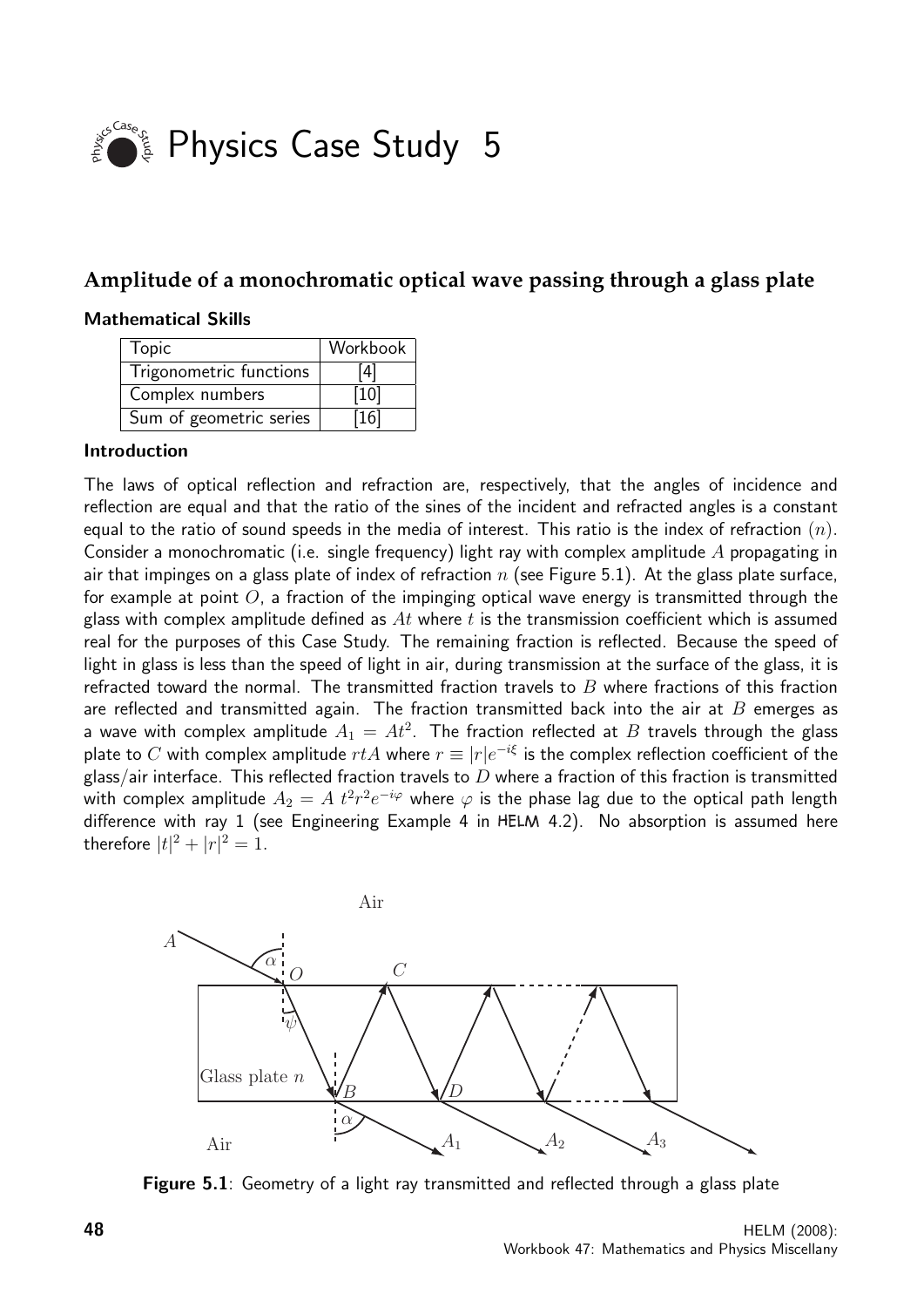

#### Problem in words

Assuming that the internal faces of the glass plate have been treated to improve reflection, and that an infinite number of rays pass through the plate, compute the total amplitude of the optical wave passing through the plate.

#### Mathematical statement of problem

Compute the total amplitude  $\Lambda = \sum_{n=0}^{\infty}$  $i=1$  $A_i$  of the optical wave outgoing from the plate and show that

 $\Lambda = \frac{At^2}{1 + 12}$  $\frac{1}{1 - |r|^2 e^{-i(\varphi + 2\xi)}}$ . You may assume that the expression for the sum of a geometrical series of real numbers is applicable to complex numbers.

#### Mathematical analysis

The objective is to find the infinite sum  $\Lambda = \sum^{\infty} A_i$  of the amplitudes from the optical rays passing through the plate. The first two terms of the series  $A_1$  and  $A_2$  are given and the following terms involve additional factor  $r^2e^{-i\varphi}$ . Consequently, the series can be expressed in terms of a general term or rank  $N$  as

$$
\Lambda = \sum_{i=1}^{\infty} A_i = At^2 + At^2 r^2 e^{-i\varphi} + At^2 r^4 e^{-2i\varphi} + \ldots + At^2 r^{2N} e^{-iN\varphi} + \ldots
$$
 (1)

Note that the optical path length difference creating the phase lag  $\varphi$  between two successive light rays is derived in Engineering Example 4 in HELM 4.2. Taking out the common factor of  $At^2$ , the infinite sum in Equation (1) can be rearranged to give

$$
\Lambda = At^2[1 + \{r^2 e^{-i\varphi}\}^1 + \{r^2 e^{-i\varphi}\}^2 + \ldots + \{r^2 e^{-i\varphi}\}^N + \ldots].
$$
\n(2)

The infinite series Equation (2) can be expressed as an infinite geometric series

$$
\Lambda = At^2 \lim_{n \to \infty} [1 + q + q^2 + \dots + q^N + \dots].
$$
 (3)

where  $q \equiv r^2 e^{-i \varphi}$ . Recalling from HELM 16.1 that for  $q$  real

 $[1 + q + q^2 + \ldots + q^N + \ldots] = \frac{1 - q^N}{1 - q^N}$  $1 - q$ for  $q\neq 1$ , we will use the extension of this result to complex  $q.$  We verify that the condition  $q\neq 1$  is met in this case. Starting from the definition of  $q\equiv r^2e^{-i\varphi}$ we write  $|q| = |r^2 e^{-i\varphi}| = |r^2||e^{-i\varphi}| = |r^2|$ . Using the definition  $r \equiv |r|e^{-i\varphi}, |r^2| = ||r|^2 e^{-2i\xi}| =$  $|r|^2|e^{-2i\xi}| = |r|^2$  and therefore  $|q| = |r|^2 = 1 - |t|^2$ . This is less than 1 because the plate interior surface is not perfectly reflecting. Consequently,  $|q| < 1$  i.e.  $q \neq 1$ . Equation (3) can be expressed as

$$
\Lambda = At^2 \lim_{n \to \infty} \left\{ \frac{1 - q^N}{1 - q} \right\}.
$$
\n(4)

As done for series of real numbers when  $|q| < 1, \; \lim_{N \to \infty} q^N = 0$  and Equation (4) becomes

$$
\Lambda = At^2 \frac{1}{1 - r^2 e^{-i\varphi}}.\tag{5}
$$

Using the definition of the complex reflection coefficient  $r \equiv |r|e^{-i\xi}$ , Equation (5) gives the final result

$$
\Lambda = \frac{At^2}{1 - |r|^2 e^{-i(\varphi + 2\xi)}}\tag{6}
$$

HELM (2008): Section 47.3: Physics Case Studies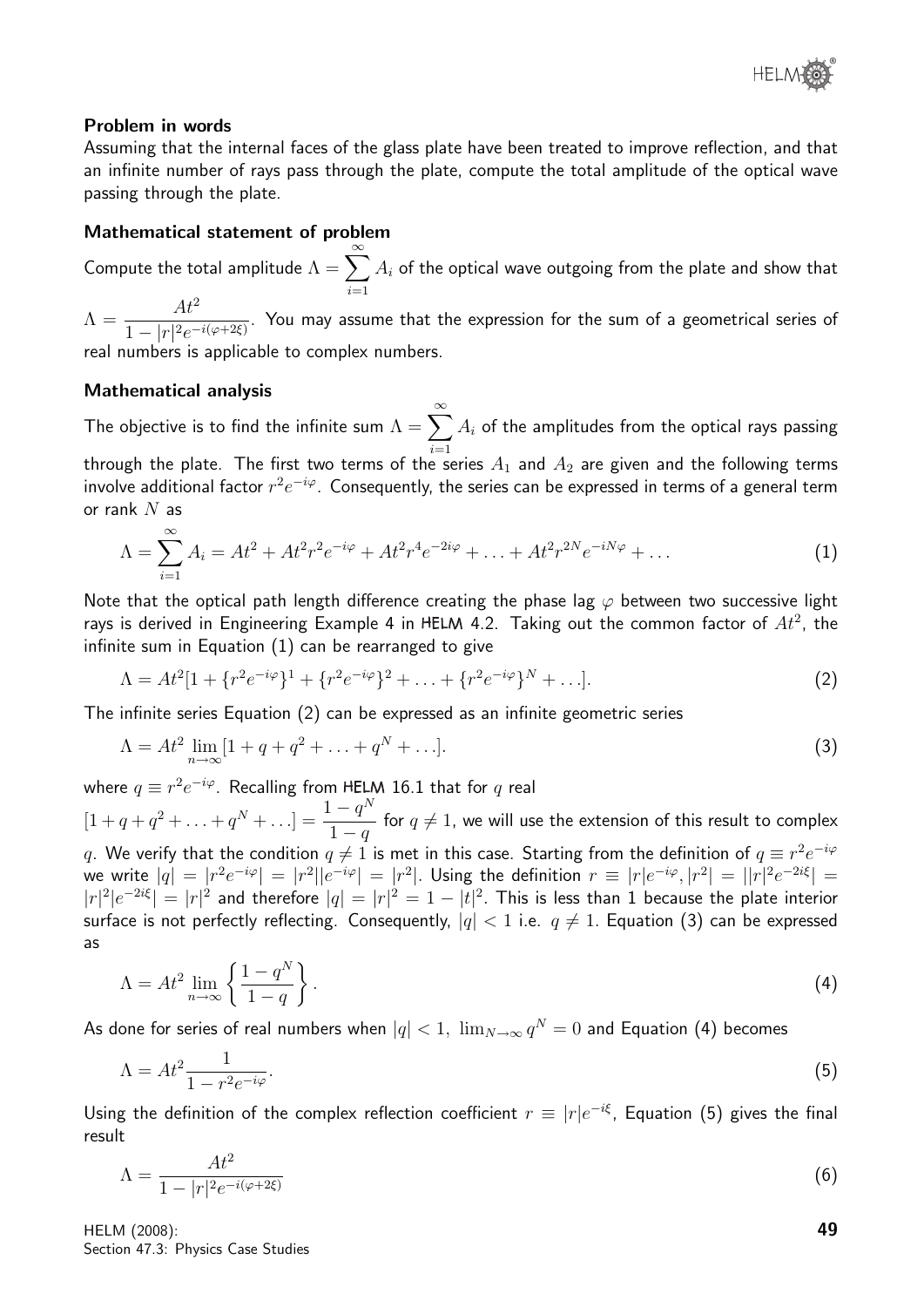#### Interpretation

Equation (6) is a complex expression for the amplitude of the transmitted monochromatic light. Although complex quantities are convenient for mathematical modelling of optical (and other) waves, they cannot be measured by instruments or perceived by the human eye. What can be observed is the intensity defined by the square of the modulus of the complex amplitude.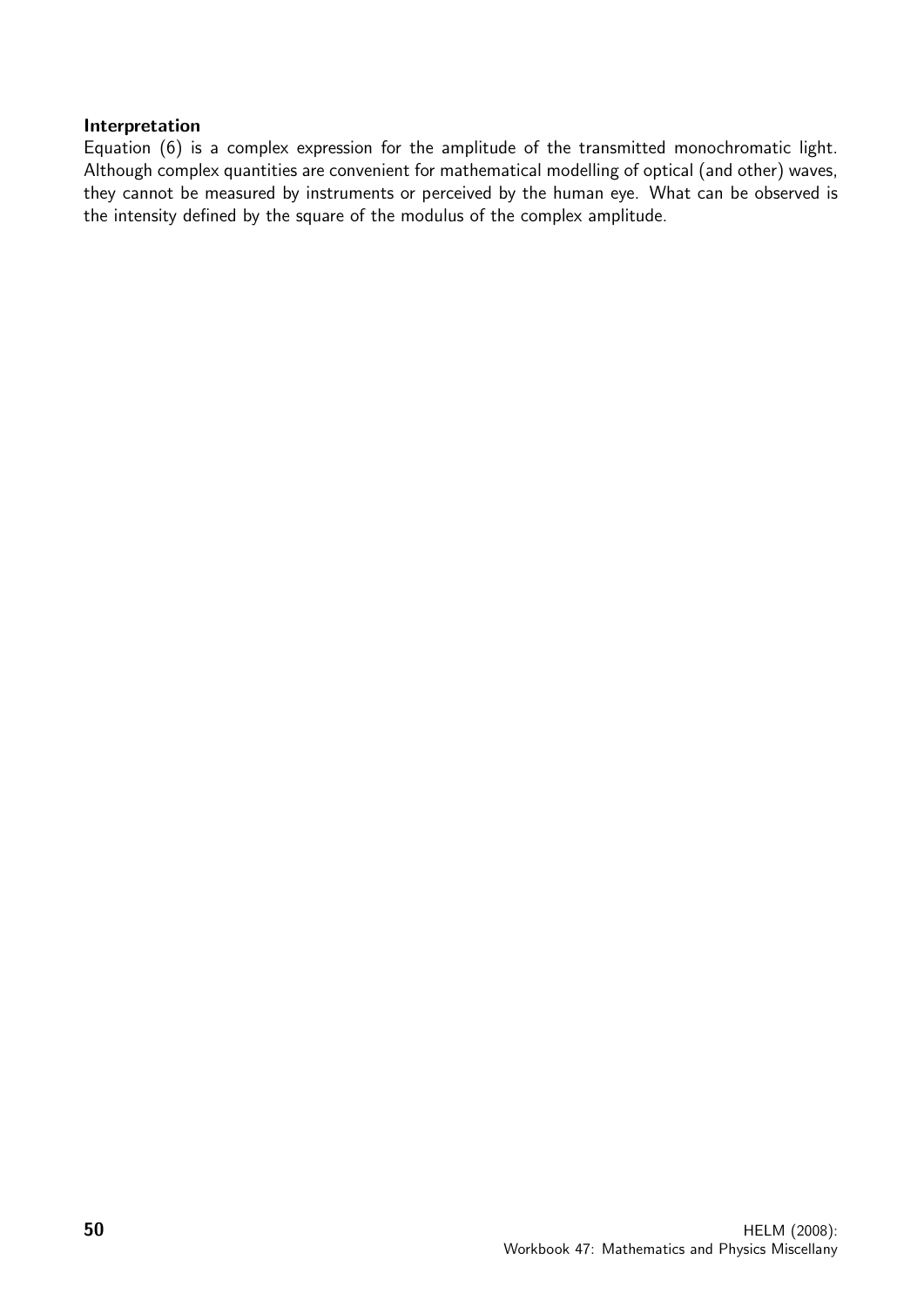

# **Intensity of the interference field due to a glass plate**

#### Mathematical Skills

| <b>Topic</b>            | Workbook |
|-------------------------|----------|
| Trigonometric functions | [4]      |
| Complex numbers         | [10]     |

#### Introduction

A monochromatic light with complex amplitude  $A$  propagates in air before impinging on a glass plate (see Figure 6.1). In Physics Case Study 5, the total complex amplitude  $\Lambda = \sum_{n=0}^{\infty}$  $i=1$  $A_i$  of the optical wave outgoing from the glass plate was derived as

$$
\Lambda = \frac{At^2}{1 - |r|^2 e^{-i(\varphi + 2\xi)}}
$$

where  $t$  is the complex transmission coefficient and  $r\equiv |r|e^{-i\xi}$  is the complex reflection coefficient.  $\xi$  is the phase lag due to the internal reflections and  $\varphi$  is the phase lag due to the optical path length difference between two consecutive rays. Note that the intensity of the wave is defined as the square of the modulus of the complex amplitude.



Figure 6.1: Geometry of a light ray transmitted and reflected through a glass plate

#### Problem in words

Find how the intensity of light passing through a glass plate depends on the phase lags introduced by the plate and the transmission and reflection coefficients of the plate.

#### Mathematical statement of problem

Defining  $I$  as the intensity of the wave, the goal of the exercise is to evaluate the square of the modulus of the complex amplitude expressed as  $I \equiv \Lambda \Lambda^*$ .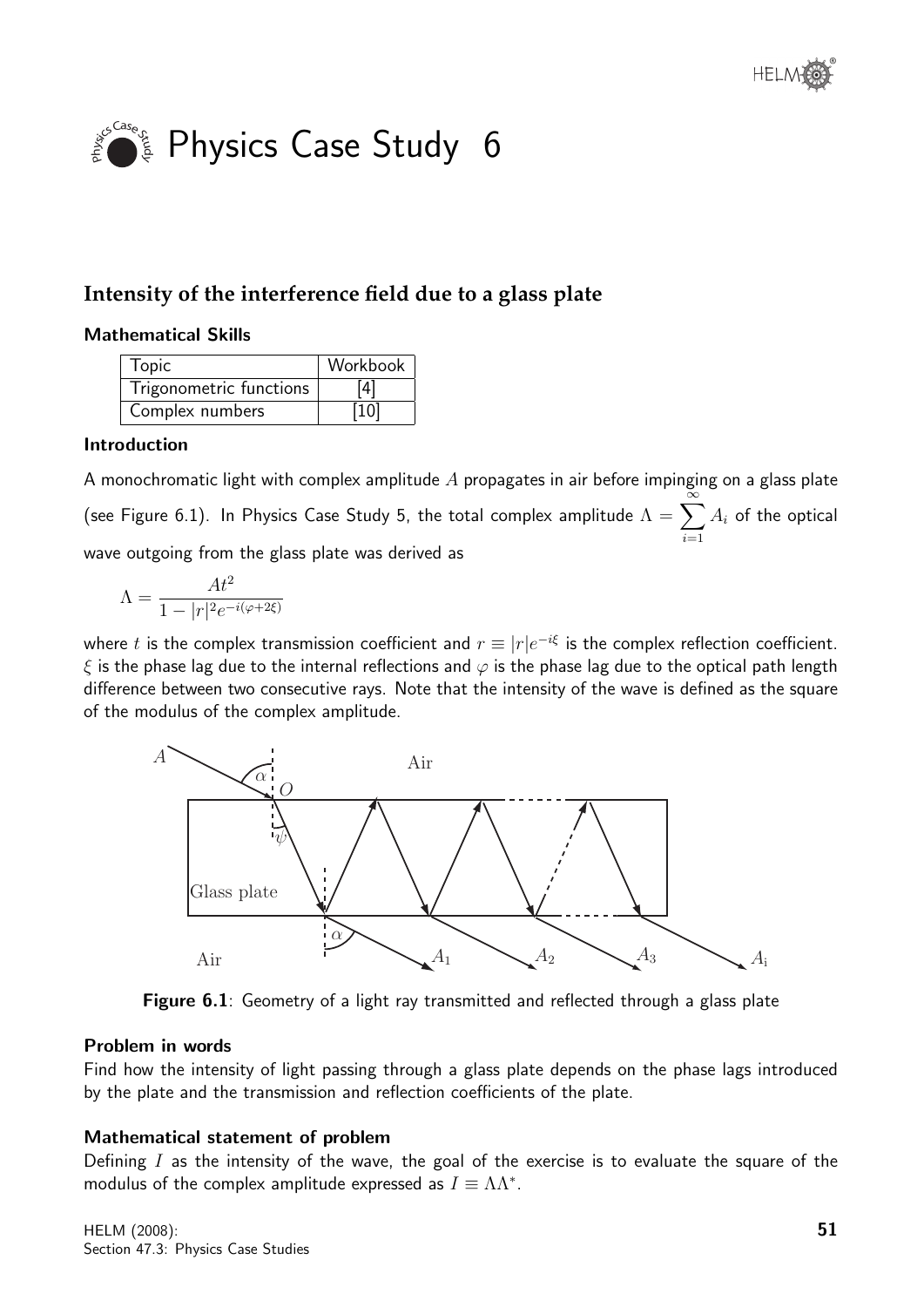#### Mathematical analysis

The total amplitude of the optical wave transmitted through the glass plate is given by

$$
\Lambda = \frac{At^2}{1 - |r|^2 e^{-i(\varphi + 2\xi)}}.\tag{1}
$$

Using the properties of the complex conjugate of products and ratios of complex numbers (HELM 10.1) the conjugate of (1) may be expressed as

$$
\Lambda^* = \frac{A^* t^{2^*}}{1 - |r|^2 e^{+i(\varphi + 2\xi)}}.
$$
\n(2)

The intensity becomes

$$
I \equiv \Lambda \Lambda^* = \frac{AA^* t^2 t^{2^*}}{(1 - |r|^2 e^{-i(\varphi + 2\xi)})(1 - |r|^2 e^{+i(\varphi + 2\xi)})}.
$$
\n(3)

In HELM 10.1 it is stated that the square of the modulus of a complex number  $z$  can be expressed as  $|z|^2 = zz^*$ . So Equation (3) becomes

$$
I = \frac{|A|^2 (tt^*)^2}{(1 - |r|^2 e^{+i(\varphi + 2\xi)} - |r|^2 e^{-i(\varphi + 2\xi)} + |r|^4)}.
$$
\n(4)

Taking out the common factor in the last two terms of the denominator,

$$
I = \frac{|A|^2 |t|^4}{1 + |r|^4 - |r|^2 \{e^{+i(\varphi + 2\xi)} + e^{-i(\varphi + 2\xi)}\}}.
$$
\n(5)

Using the exponential form of the cosine function  $\cos(\varphi+2\xi)=\{e^{-i(\varphi+2\xi)}+e^{-i(\varphi+2\xi)}\}/2$  as presented in HELM 10.3, Equation (5) leads to the final result

$$
I = \frac{|A^2| |t|^4}{1 + |r|^4 - 2|r|^2 \cos(2\xi + \varphi)}.
$$
\n(6)

#### Interpretation

Recall from Engineering Example 4 in HELM 4.3 that  $\varphi$  depends on the angle of incidence and the refractive index of the plate. So the transmitted light intensity depends on angle. The variation of intensity with angle can be detected. A vertical screen placed beyond the glass plate will show a series of interference fringes.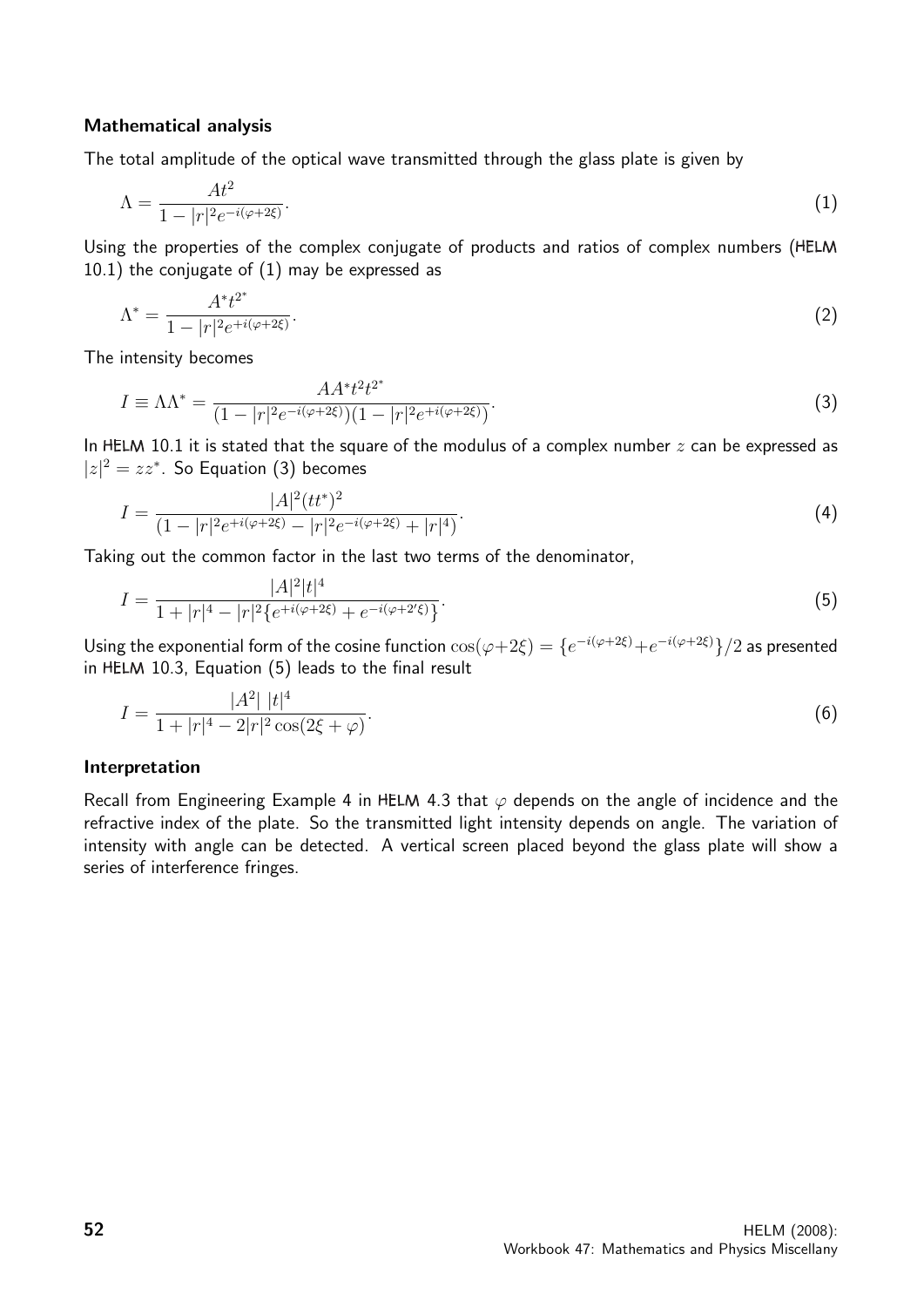

# **Propagation time difference between two light rays transmitted through a glass plate**

#### Mathematical Skills

| <b>Topic</b>            | Workbook |
|-------------------------|----------|
| Trigonometric functions | [4]      |

#### Introduction

The laws of optical reflection and refraction are, respectively, that the angles of incidence and reflection are equal and that the ratio of the sines of the incident and refracted angles is a constant equal to the ratio of sound speeds in the media of interest. This ratio is the index of refraction  $(n)$ . Consider a light ray propagating in air that impinges on a glass plate of index of refraction n and of thickness e at an angle  $\alpha$  with respect to the normal (see Figure 7.1).



Figure 7.1: Geometry of a light ray transimitted and reflected through a glass plate

At the glass plate surface, for example at point  $A$ , a fraction of the impinging optical wave energy is transmitted through the glass and the remaining fraction is reflected. Because the speed of light in glass is less than the speed of light in air, during transmission at the surface of the glass, it is refracted toward the normal at an angle  $\psi$ . The transmitted fraction travels to B where a fraction of this fraction is reflected and transmitted again. The fraction transmitted back into the air at  $B$ emerges as wave (I). The fraction reflected at B travels through the glass plate to C where a fraction of this fraction is reflected back into the glass. This reflected fraction travels to  $D$  where a fraction of this fraction is transmitted as wave (II). Note that while the ray  $AB$  is being reflected inside the glass plate at  $B$  and  $C$ , the fraction transmitted at  $B$  will have travelled the distance  $BE$ . Beyond the glass plate, waves (I) and (II) interfere depending upon the phase difference between them. The phase difference depends on the propagation time difference.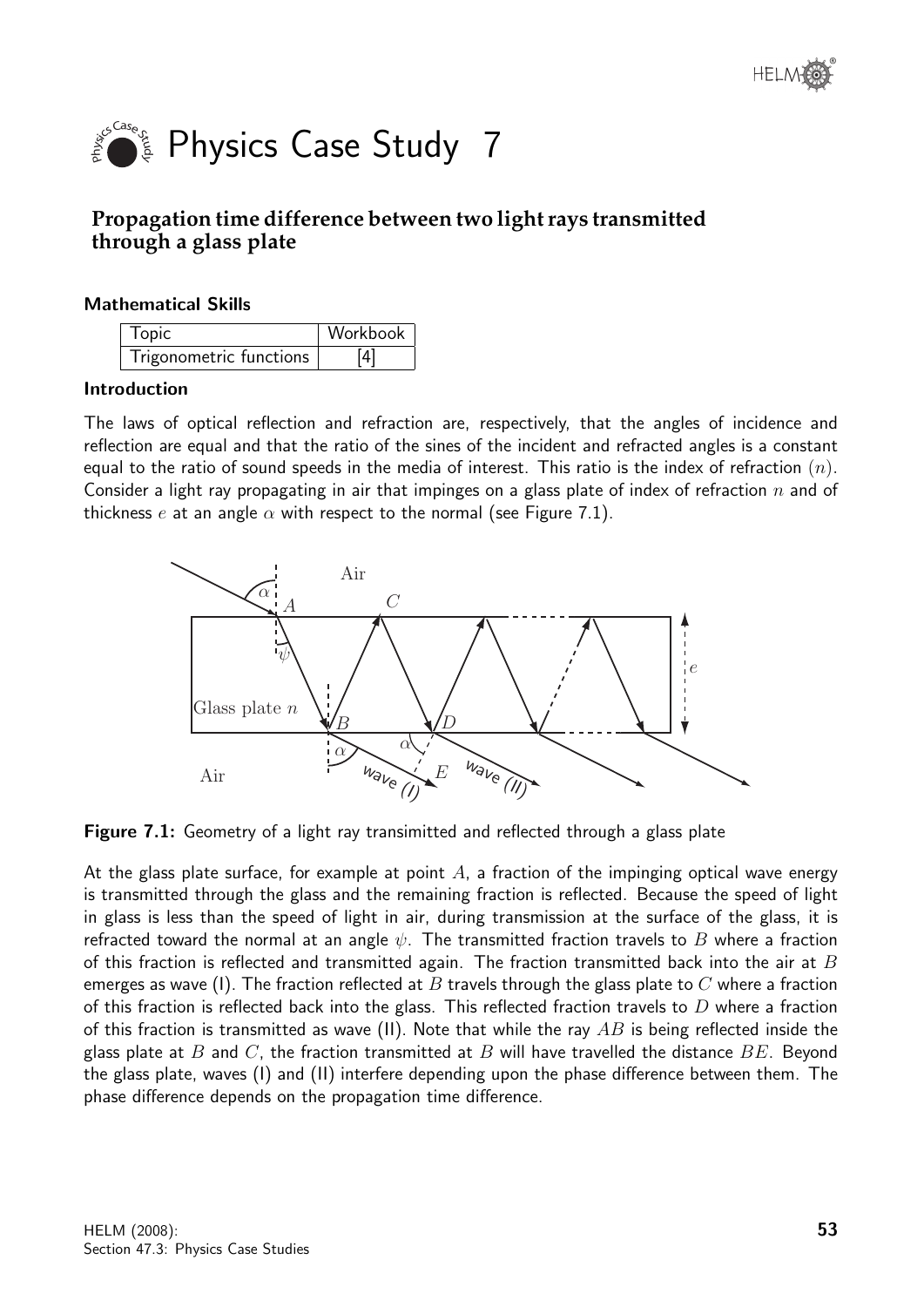#### Problem in words

Using the laws of optical reflection and refraction, determine the difference in propagation times between waves (I) and (II) in terms of the thickness of the plate, the refracted angle, the speed of light in air and the index of refraction. When interpreting your answer, identify three ray paths that are omitted from Figure 1 and state any assumptions that you have made.

#### Mathematical statement of problem

Using symbols  $v$  and  $c$  to represent the speed of light in glass and air respectively, find the propagation time difference  $\tau$  between waves (I) and (II) from  $\tau = (BC + CD)/v - BE/c$  in terms of  $e, n, c$ and  $\psi$ .

#### Mathematical analysis

The propagation time difference between waves (I) and (II) is given by

$$
\tau = (BC + CD)/v - BE/c. \tag{1}
$$

As a result of the law of reflection, the angle between the normal to the plate surface and  $AB$  is equal to that between the normal and  $BC$ . The same is true of the angles to the normal at  $C$ , so BC is equal to CD.

In terms of  $\psi$  and  $e$ 

$$
BC = CD = e/\cos\psi,\tag{2}
$$

so

$$
BC + CD = \frac{2e}{\cos \psi}.\tag{3}
$$

The law of refraction (a derivation is given in Engineering Example 2 in 12.2), means that the angle between  $BE$  and the normal at B is equal to the incident angle and the transmitted rays at  $B$  and  $D$  are parallel.

So in the right-angled triangle  $BED$ 

$$
\sin \alpha = BE/BD. \tag{4}
$$

Note also that, from the two right-angled halves of isosceles triangle  $ABC$ ,

$$
\tan \psi = BD/2e.
$$

Replacing  $BD$  by  $2e \tan \psi$  in (4) gives

 $BE = 2e \tan \psi \sin \alpha.$  (5)

Using the law of refraction again

$$
\sin \alpha = n \sin \psi.
$$

So it is possible to rewrite (5) as

 $BE = 2en \tan \psi \sin \psi$ 

which simplifies to

$$
BE = 2en\sin^2\psi/\cos\psi\tag{6}
$$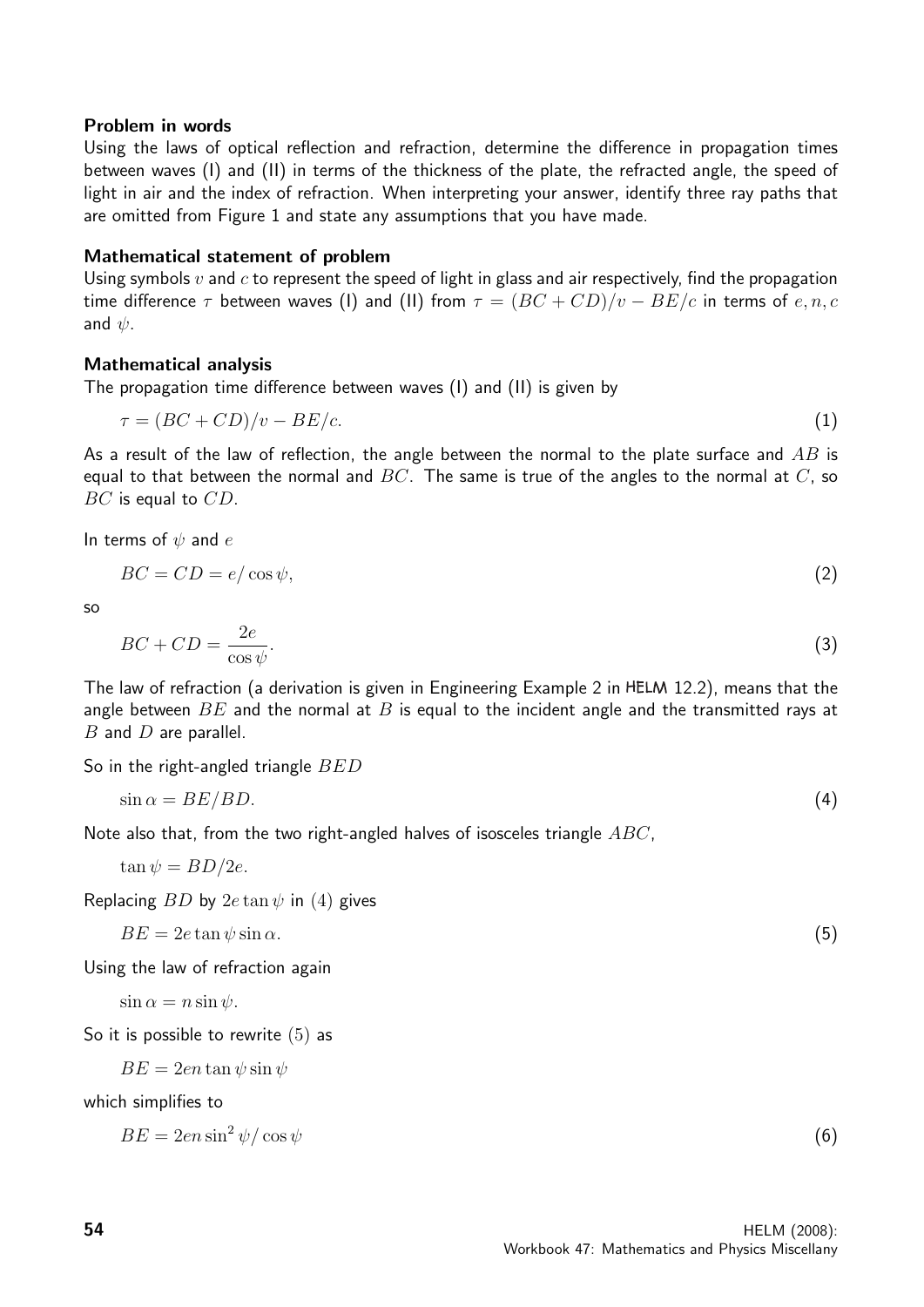

Using Equations  $(3)$  and  $(6)$  in  $(1)$  gives

$$
\tau = \frac{2e}{v\cos\psi} - \frac{2en\sin^2\psi}{c\cos\psi}
$$

But the index of refraction  $n = c/v$  so

$$
\tau = \frac{2ne}{c\cos\psi}(1-\sin^2\psi).
$$

Recall from HELM 4.3 that  $\cos^2 \psi \equiv 1 - \sin^2 \psi$ . Hence Equation (6) leads to the final result:

$$
\tau = \frac{2ne}{c}\cos\psi\tag{7}
$$

#### Interpretation

Ray paths missing from Figure 7.1 include reflected rays at  $A$  and  $D$  and the transmitted ray at  $C$ . The analysis has ignored ray paths relected at the 'sides' of the plate. This is reasonable as long as the plate is much wider and longer than its thickness.

The propagation time difference  $\tau$  means that there is a phase difference between rays (I) and (II) that can be expressed as  $\varphi =$  $2\pi c\tau$ λ =  $4\pi ne\cos\psi$ λ where  $\lambda$  is the wave-length of the monochromatic light. The concepts of phase and phase difference are introduced in HELM 4.5 Applications of Trigonometry to Waves. An additional phase shift  $\xi$  is due to the reflection of ray (II) at B and C. It can be shown that the optical wave interference pattern due to the glass plate is governed by the phase lag angle  $\varphi + 2\xi$ . Note that for a fixed incidence angle  $\alpha$  (or  $\psi$  as the refraction law gives  $\sin \alpha = n \sin \psi$ ), the phase  $\varphi + 2\xi$  is constant.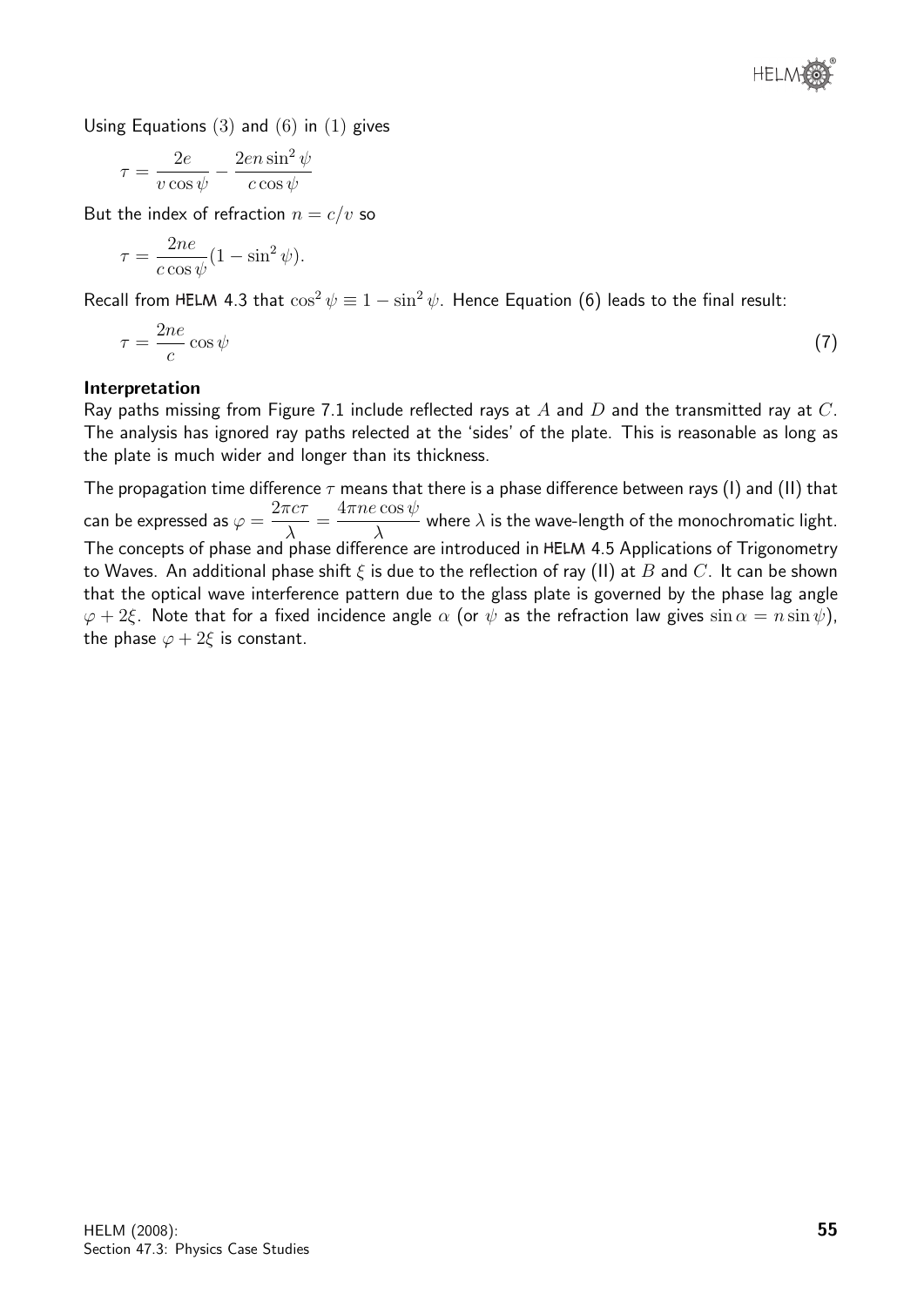

# **Fraunhofer diffraction through an infinitely long slit**

#### Mathematical Skills

| Topic                   | Workbook |
|-------------------------|----------|
| Trigonometric functions | [4]      |
| Complex numbers         | [10]     |
| Maxima and minima       | [12]     |

#### Introduction

Diffraction occurs in an isotropic and homogeneous medium when light does not propagate in a straight line. This is the case, for example, when light waves encounter holes or obstacles of size comparable to the optical wavelength. When the optical waves may be considered as plane, which is reasonable at sufficient distances from the source or diffracting object, the phenomenon is known as Fraunhofer diffraction. Such diffraction affects all optical images. Even the best optical instruments never give an image identical to the object. Light rays emitted from the source diffract when passing through an instrument aperture and before reaching the image plane. Fraunhofer diffraction theory predicts that the complex amplitude of a monochromatic light in the image plane is given by the Fourier transform of the aperture transmission function.

#### Problem in words

Express the far-field intensity of a monochromatic light diffracted through an infinitely long slitaperture characterised by a uniform transmission function across its width. Give your result in terms of the slit-width and deduce the resulting interference fringe pattern. Deduce the changes in the fringe system as the slit-width is varied.

#### Mathematical statement of problem

Suppose that  $f(x)$  represents the transmission function of the slit aperture where the variable x indicates the spatial dependence of transmission through the aperture on the axis perpendicular to the direction of the infinite dimension of the slit. A one-dimensional function is sufficient as it is assumed that there is no variation along the axis of the infinitely long slit. Fraunhofer Diffraction Theory predicts that the complex optical wave amplitude  $F(u)$  in the image plane is given by the Fourier transform of  $f(x)$  i.e.  $F(u) = F{f(x)}$ . Since the diffracted light intensity  $I(u)$  is given by the square of the modulus of  $F(u)$ , i.e.  $I(u) = |F(u)|^2 = F(u)F(u)^*$ , the fringe pattern is obtained by studying the minima and maxima of  $I(u)$ .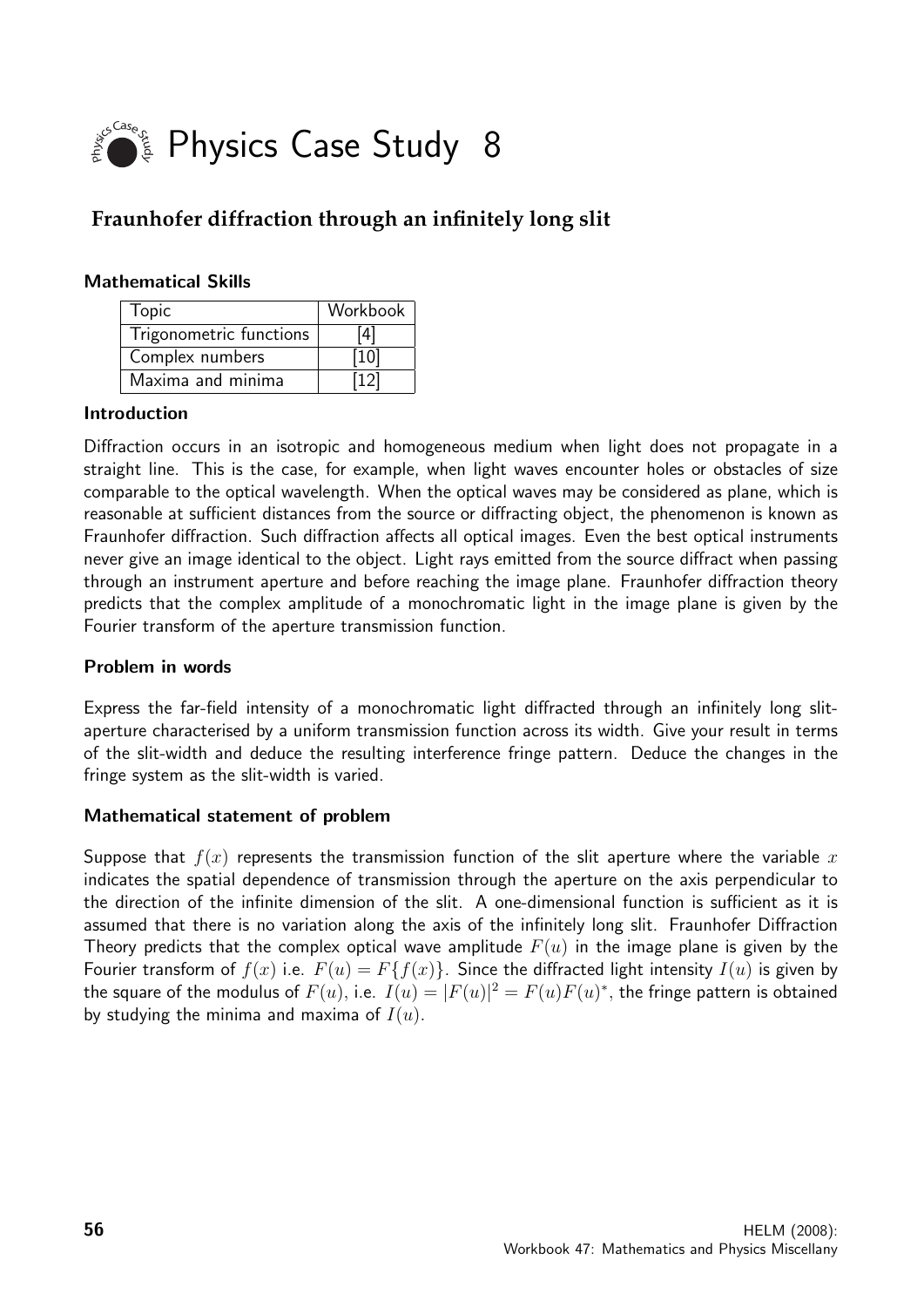

#### Mathematical analysis

Represent the slit width by  $2a$ . The complex amplitude  $F(u)$  can be obtained as a Fourier transform  $F(u) = F{f(x)}$  of the transmission function  $f(x)$  defined as

$$
f(x) = 1 \text{ for } -a \le x \le a,\tag{1a}
$$

$$
f(x) = 0 \text{ for } -\infty < x < -a \text{ and } a < x < \infty. \tag{1b}
$$

with  $f(x) = 1$  or  $f(x) = 0$  indicating maximum and minimum transmission respectively, corresponding to a completely transparent or opaque aperture. The required Fourier transform is that of a rectangular pulse (see Key Point 2 in HELM 24.1). Consequently, the result

$$
F(u) = 2a \frac{\sin ua}{ua}
$$
 (2)

can be used. The sinc function,  $\sin(ua)/ua$  in (2), is plotted in HELM 24.1 page 8 and reproduced below as Figure 8.1.



Figure 8.1: Plot of sinc function

 $F(u)$  has a maximum value of  $2a$  when  $u = 0$ . Either side of the maximum, Figure 8.1 shows that the sinc curve crosses the horizontal axis at  $ua = n\pi$  or  $u = n\pi/a$ , where n is a positive or negative integer. As u increases,  $F(u)$  oscillates about the horizontal axis. Subsequent stationary points, at  $ua = (2n+1)\pi/2$ ,  $(|u| \ge \pi/a)$  have successively decreasing amplitudes. Points  $ua = 5\pi/2, 9\pi/2...$ etc., are known as secondary maxima of  $F(u)$ .

The intensity  $I(u)$  is obtained by taking the product of (2) with its complex conjugate. Since  $F(u)$ is real, this is equivalent to squaring (2). The definition  $I(u) = F(u)F(u)^*$  leads to

$$
I(u) = 4a^2 \left(\frac{\sin ua}{ua}\right)^2.
$$
 (3)

HELM (2008): Section 47.3: Physics Case Studies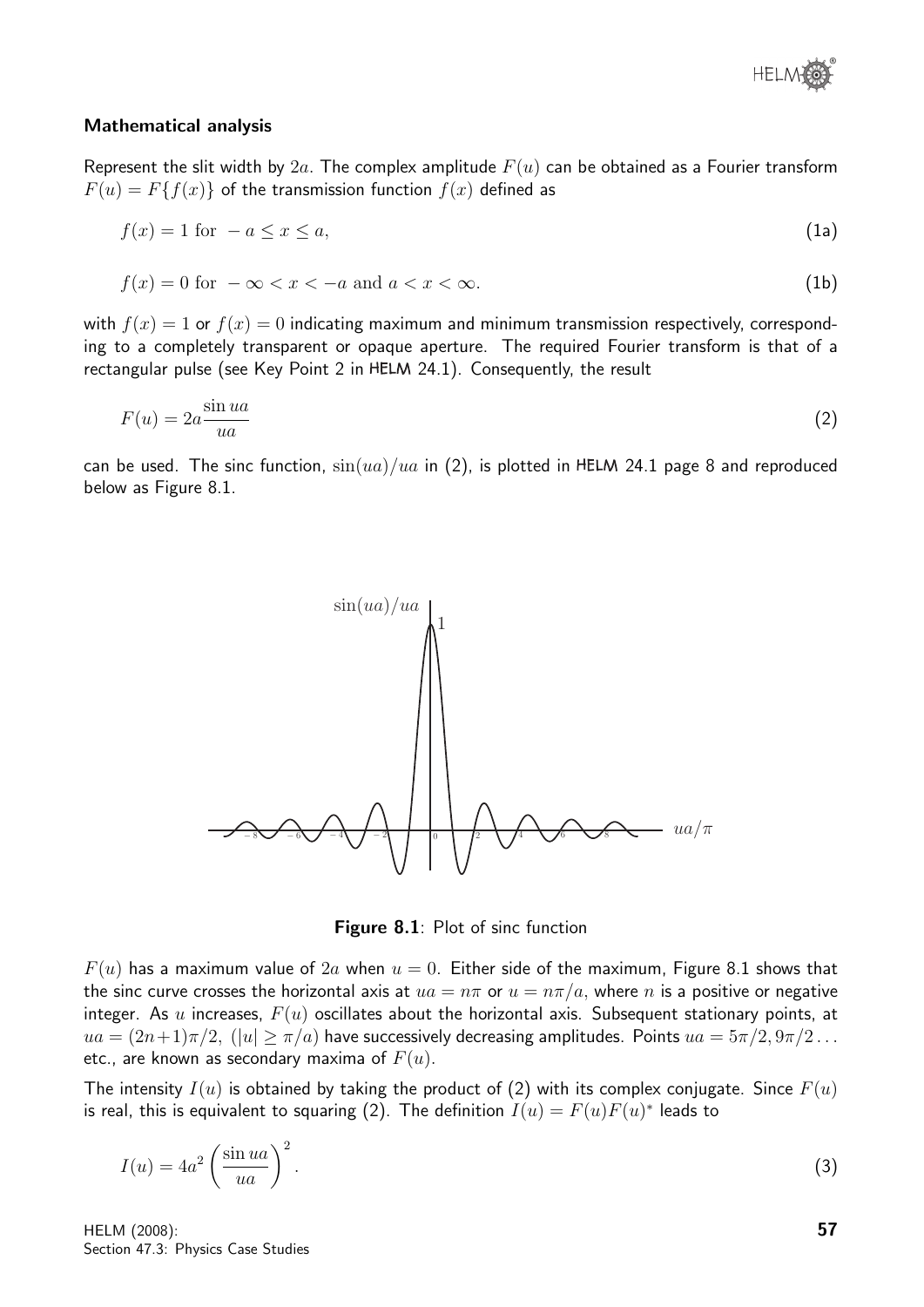

Figure 8.2: Plot of square of sinc function

 $I(u)$  differs from the square of the sinc function only by the factor  $4a^2$ . For a given slit width this is a constant. Figure 8.2, which is a plot of the square of the sinc function, shows that the intensity  $I(u)$  is always positive and has a maximum value  $I_{\max} \, = \, 4a^2$  when  $u \, = \, 0.$  The first intensity minima either side of  $u = 0$  occur for  $ua = \pm \pi$ . Note that the secondary maxima have much smaller amplitudes than that of the central peak.

#### Interpretation

The transmission function  $f(x)$  of the slit aperture depends on the single spatial variable x measured on an axis perpendicular to the direction of the infinite dimension of the slit and no variation of the intensity is predicted along the projection of the axis of the infinitely long slit on the image plane. Consequently, the fringes are parallel straight lines aligned with the projection of the axis of infinite slit length on the image plane (see Figure 8.3). The central fringe at  $u = 0$  is bright with a maximum intensity  $I_{\max}=4a^2$  while the next fringe at  $u=\pm \pi/a$  is dark with the intensity approaching zero. The subsequent bright fringes (secondary maxima) are much less bright than the central fringe and their brightness decreases with distance from the central fringe.



Slit aperture



As the slit-width is increased or decreased, the intensity of the bright central fringe respectively increases or decreases as the square of the slit-width. The Fourier transform variable  $u$  is assumed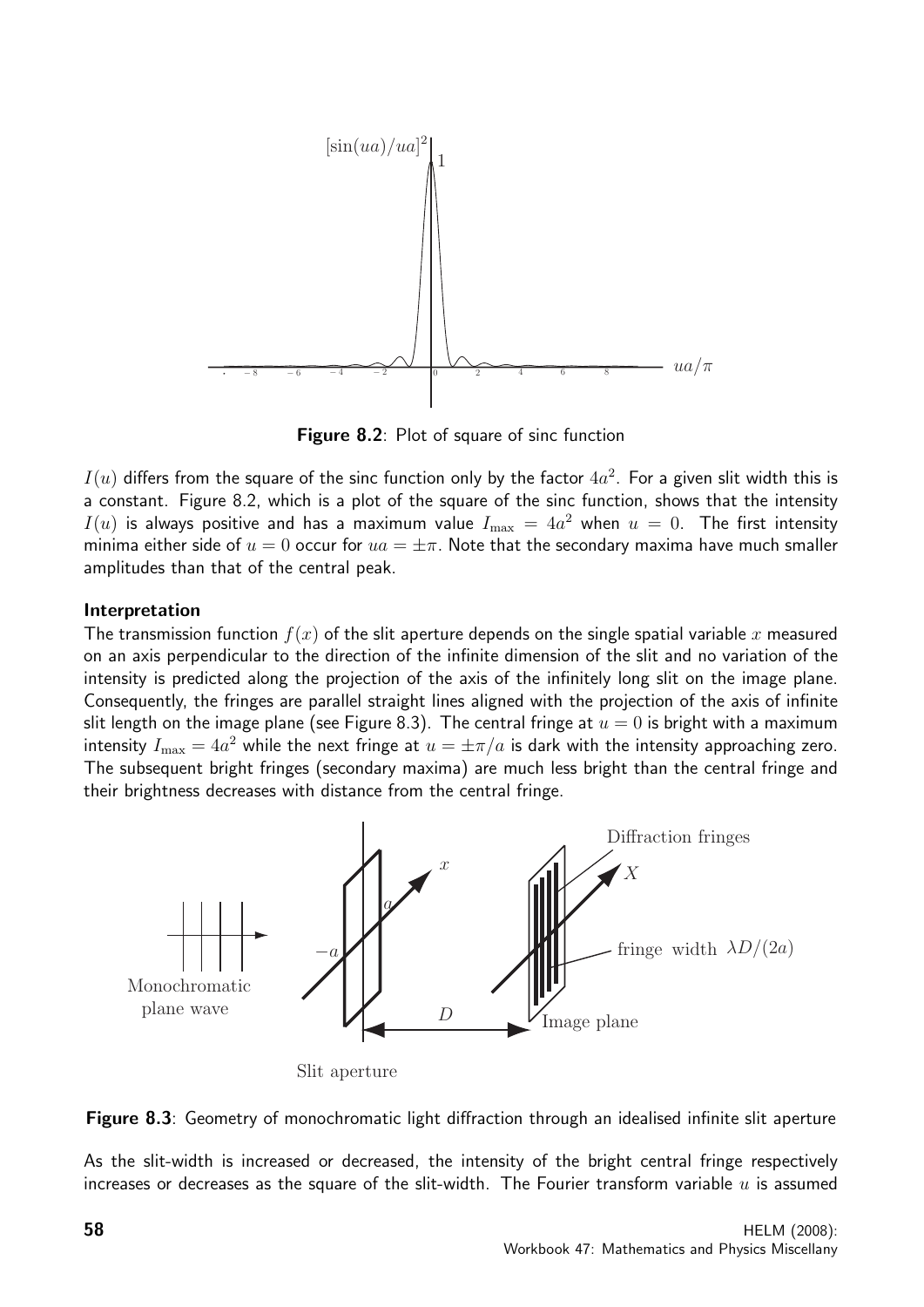to be proportional to the fringe position X in the image plane. Therefore, as the slit-width  $a$  is increased or decreased, the fringe spacing  $\pi/a$  decreases or increases accordingly. It can be shown from diffraction theory that

$$
u=\frac{2\pi X}{\lambda D}
$$

where  $\lambda$  is the wavelength, D is the distance between the image and aperture planes, and X is the position in the image plane. When  $ua = \pm \pi$ ,  $\frac{2\pi Xa}{\lambda D} = \pm \pi$  so the first dark fringe positions are given by  $X = \pm \frac{\lambda D}{2}$  $2a$ . This means that longer wavelengths and longer aperture/image distances will produce wider bright fringes.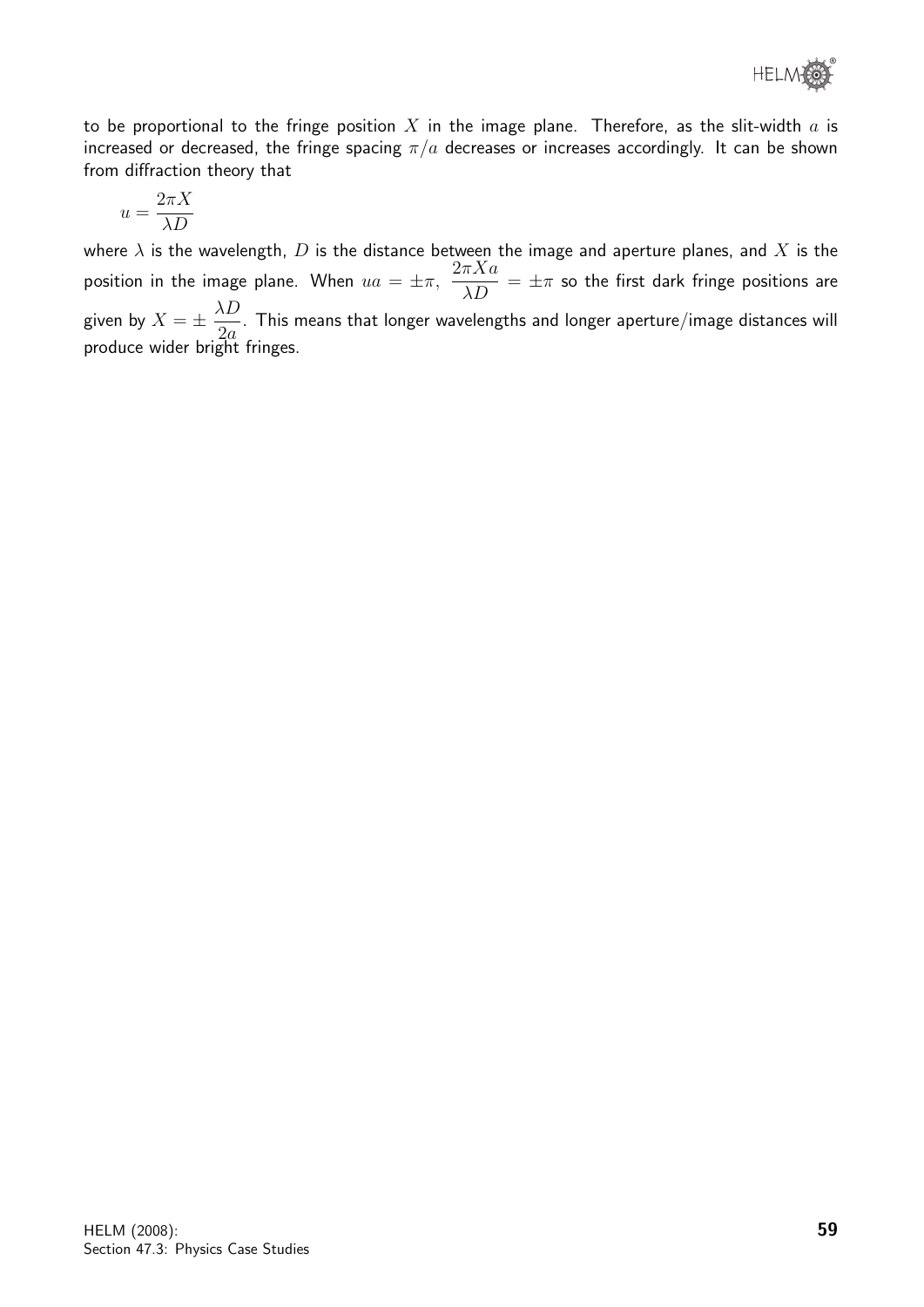

## **Fraunhofer diffraction through an array of parallel infinitely long slits**

#### Mathematical Skills

| <b>Topic</b>                                         | Workbook |
|------------------------------------------------------|----------|
| Trigonometric functions                              | 4        |
| Exponential function                                 | [6]      |
| Complex numbers                                      | [10]     |
| Maxima and minima                                    | $[12]$   |
| Sum of geometric series                              | [16]     |
| Fourier transform of a rectangular pulse             | [24]     |
| Shift and linearity properties of Fourier transforms | [24]     |

#### Introduction

Diffraction occurs in an isotropic and homogeneous medium when light does not propagate in a straight line. This is the case, for example, when light waves encounter holes or obstacles of size comparable to the optical wavelength. When the optical waves may be considered as plane, which is reasonable at sufficient distances from the source or diffracting object, the phenomenon is known as Fraunhofer diffraction. Such diffraction affects all optical images. Even the best optical instruments never give an image identical to the object. Light rays emitted from the source diffract when passing through an instrument aperture and before reaching the image plane. Fraunhofer diffraction theory predicts that at sufficient distance from the diffracting object the complex amplitude of a monochromatic light in the image plane is given by the Fourier transform of the aperture transmission function.

#### Problem in words

(i) Deduce the light intensity due to a monochromatic light diffracted through an aperture consisting of a single infinitely long slit, characterised by a uniform transmission function across its width, when the slit is shifted in the direction of the slit width.

(ii) Calculate the light intensity resulting from transmission through  $N$  parallel periodically spaced infinitely long slits.

#### Mathematical statement of problem

(i) Suppose that  $f(x - l)$  represents the transmission function of the slit aperture where the variable  $x$  indicates the spatial dependence of the aperture's transparency on an axis perpendicular to the direction of the infinite dimension of the slit and  $l$  is the distance by which the slit is shifted in the negative x-direction. A one-dimensional function is appropriate as it is assumed that there is no variation in the transmission along the length of the slit. The complex optical wave amplitude  $G(u)$ in the image plane is give by the Fourier transform of  $f(x - l)$  denoted by  $G(u) = F{f(x - l)}$ . The intensity of the diffracted light  $I_1(u)$  is given by the square of the modulus of  $G(u)$ 

$$
I_1(u) = |F\{f(x-l)\}|^2 = |G(u)|^2.
$$
\n(1)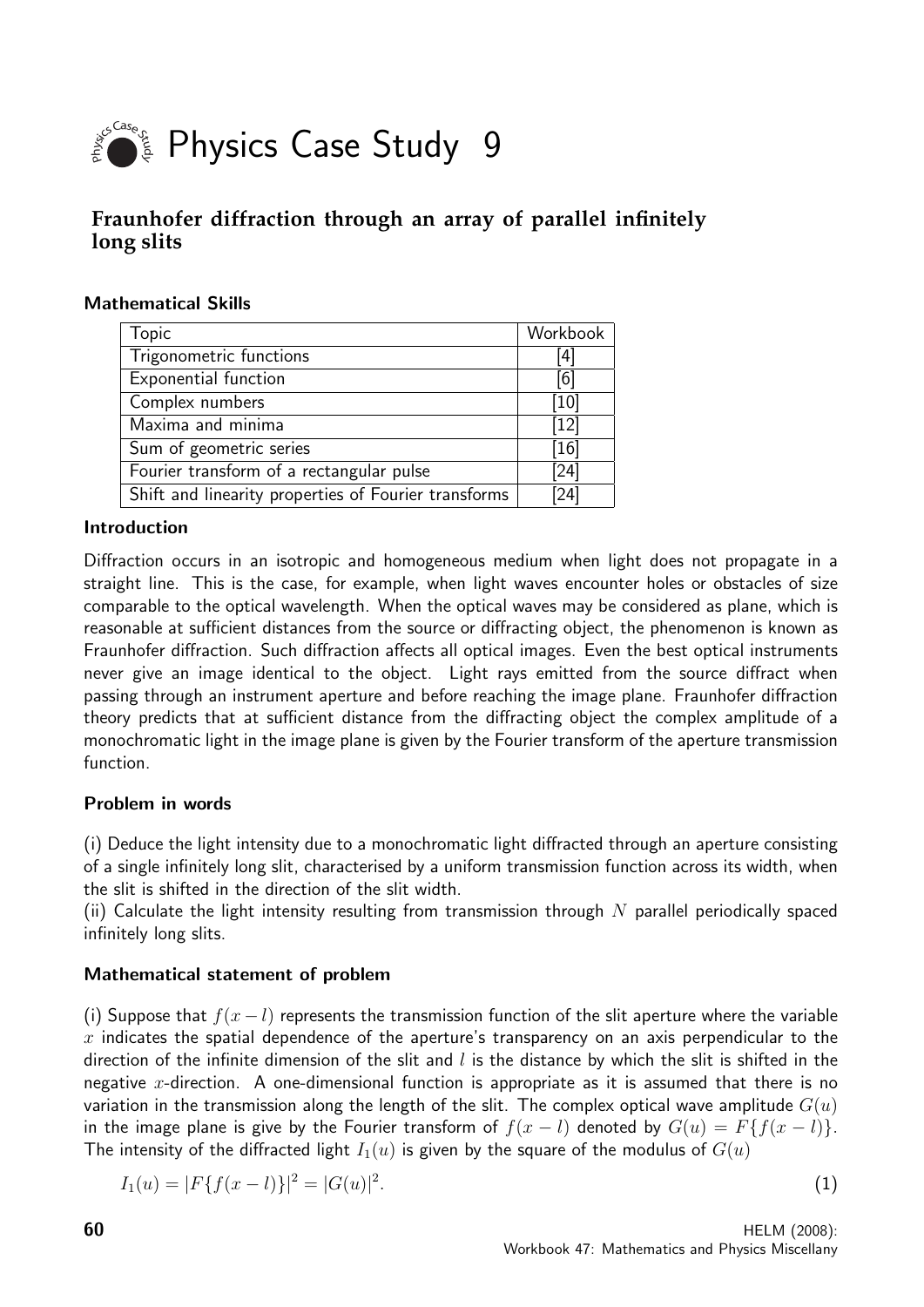

(ii) In the image plane, the total complex amplitude of the optical wave generated by N parallel identical infinitely long slits with centre-to-centre spacing  $l$  is obtained by summing the amplitudes diffracted by each aperture. The resulting light intensity can be expressed as the square of the modulus of the Fourier transform of the sum of the amplitudes. This is represented mathematically as

$$
I_N(u) = |F\{\sum_{n=1}^N f(x - nl)\}|^2.
$$
 (2)

#### Mathematical analysis

#### (i) Result of shifting the slit in the direction of the slit width

Assume that the slit width is 2a. The complex optical amplitude in the image plane  $G(u)$  can be obtained as a Fourier transform  $G(u) = F{f(x - l)}$  of the transmission function  $f(x - l)$  defined as

$$
f(x-l) = 1 \text{ for } -a-l \le x \le a-l,\tag{3a}
$$

$$
f(x - l) = 0 \text{ for } -\infty < x < -a - l \text{ and } a - l < x < \infty. \tag{3b}
$$

The maximum and minimum transmission correspond to  $f(x-l) = 1$  and  $f(x-l) = 0$  respectively. Note that the function  $f(x - l)$  centred at  $x = l$  defined by (3a)-(3b) is identical to the function  $f(x)$  centred at the origin but shifted by l in the negative x-direction.

The shift property of the Fourier transform introduced in subsection 2 of HELM 24.2 gives the result

$$
F\{f(x-l)\} = e^{-iul}F\{f(x-l)\} = e^{-iul}G(u). \tag{4}
$$

Combining Equations (1) and (4) gives

$$
I_1(u) = |e^{-iul}G(u)|^2.
$$
\n(5)

The complex exponential can be expressed in terms of trigonometric functions, so

$$
|e^{-iul}|^2 = |\cos(ul) - i\sin(ul)|^2.
$$

For any complex variable,  $|z|^2 = zz^*$ , so

$$
|e^{-iul}|^2 = [\cos(ul) - i\sin(ul)][\cos(ul) + i\sin(ul)]
$$

$$
= \cos^2(ul) - i^2 \sin^2(ul).
$$

Since  $i^2 = -1$ ,

$$
|e^{-iul}|^2 = \cos^2(ul) + \sin^2(ul) = 1.
$$

The Fourier transform  $G(u)$  is that of a rectangular pulse, as stated in Key Point 2 in subsection 3 of HELM 24.1, so

$$
G(u) = 2a \frac{\sin ua}{ua} \tag{6}
$$

Consequently, the light intensity

$$
I_1(u) = 4a^2 \left(\frac{\sin ua}{ua}\right)^2.
$$
 (7)

HELM (2008): Section 47.3: Physics Case Studies 61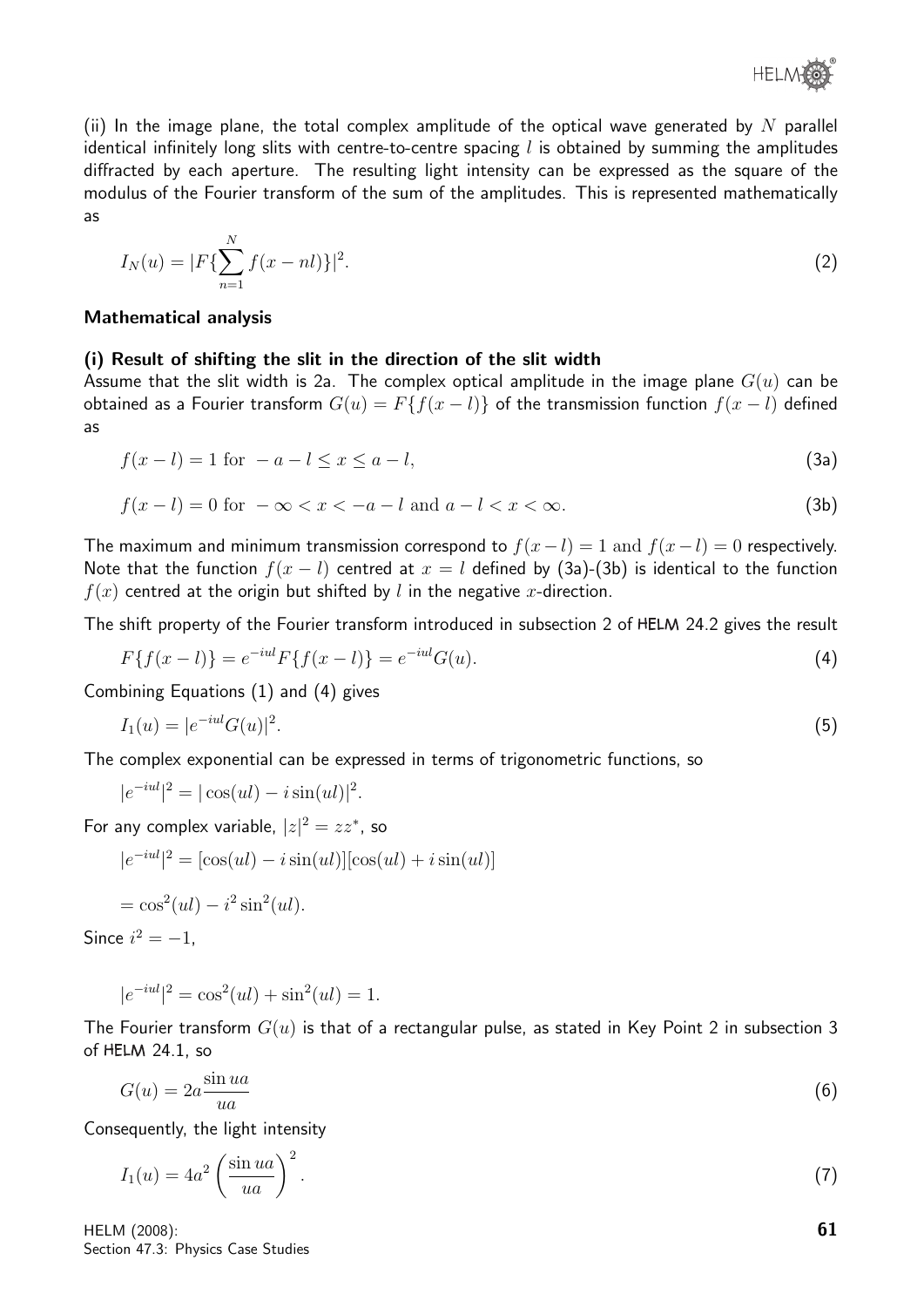This is the same result as that obtained for diffraction by a slit centered at  $x = 0$ .

#### Interpretation

No matter where the slit is placed in the plane parallel to the image plane, the same fringe system is obtained.

#### (ii) Series of infinite slits

Consider an array of  $N$  parallel infinitely long slits arranged periodically with centre-to-centre spacing  $l$ . The resulting intensity is given by Equation (2). The linearity property of the Fourier transform (see subsection 1 of HELM 24.2) means that

$$
F\{\sum_{n=1}^{N} f(x-nl)\} = \sum_{n=1}^{N} F\{f(x-nl)\}\tag{8}
$$

Using Equation (4) in (8) leads to

$$
F\{\sum_{n=1}^{N} f(x - nl)\} = \sum_{n=1}^{N} e^{-iunl} G(u). \tag{9}
$$

The function  $G(u)$  is independent of the index n, therefore it can be taken out of the sum to give

$$
F\{\sum_{n=1}^{N} f(x - nl)\} = G(u) \sum_{n=1}^{N} e^{-iunl}.
$$
 (10)

Taking the common factor  $e^{-i u l}$  out of the sum leads to

$$
\sum_{n=l}^{N} e^{-i u n l} = e^{-i u l} \{ 1 + e^{-i u l} + e^{-i u 2 l} + \dots e^{-i u (N-1) l} \}.
$$
\n(11)

The term in brackets in  $(11)$  is a geometric series whose sum is well known (see HELM 16.1).

Assuming that the summation formula applies to complex numbers

$$
\sum_{n=l}^{N} e^{-i u n l} = e^{-i u l} \frac{1 - [e^{-i u l}]^{N}}{1 - e^{-i u l}}.
$$
\n(12)

Using (12) and (10) in (2) gives an expression for the light intensity

$$
I_N(u) = \left| G(u)e^{-iul} \frac{1 - e^{-iuNl}}{1 - e^{-iul}} \right|^2.
$$
\n(13)

Recalling that the modulus of a product is the same as the product of the moduli, (13) becomes

$$
I_N(u) = |G(u)|^2 |e^{-iul}|^2 \left| \frac{1 - e^{-iuNl}}{1 - e^{-iul}} \right|^2.
$$
\n(14)

Using  $|e^{-iul}|^2 = 1$  in (14) leads to

$$
I_N(u) = I_1(u) \left| \frac{1 - e^{-iuNl}}{1 - e^{-iul}} \right|^2.
$$
\n(15)

The modulus of the ratio of exponentials can be expressed as a product of the ratio and its conjugate which gives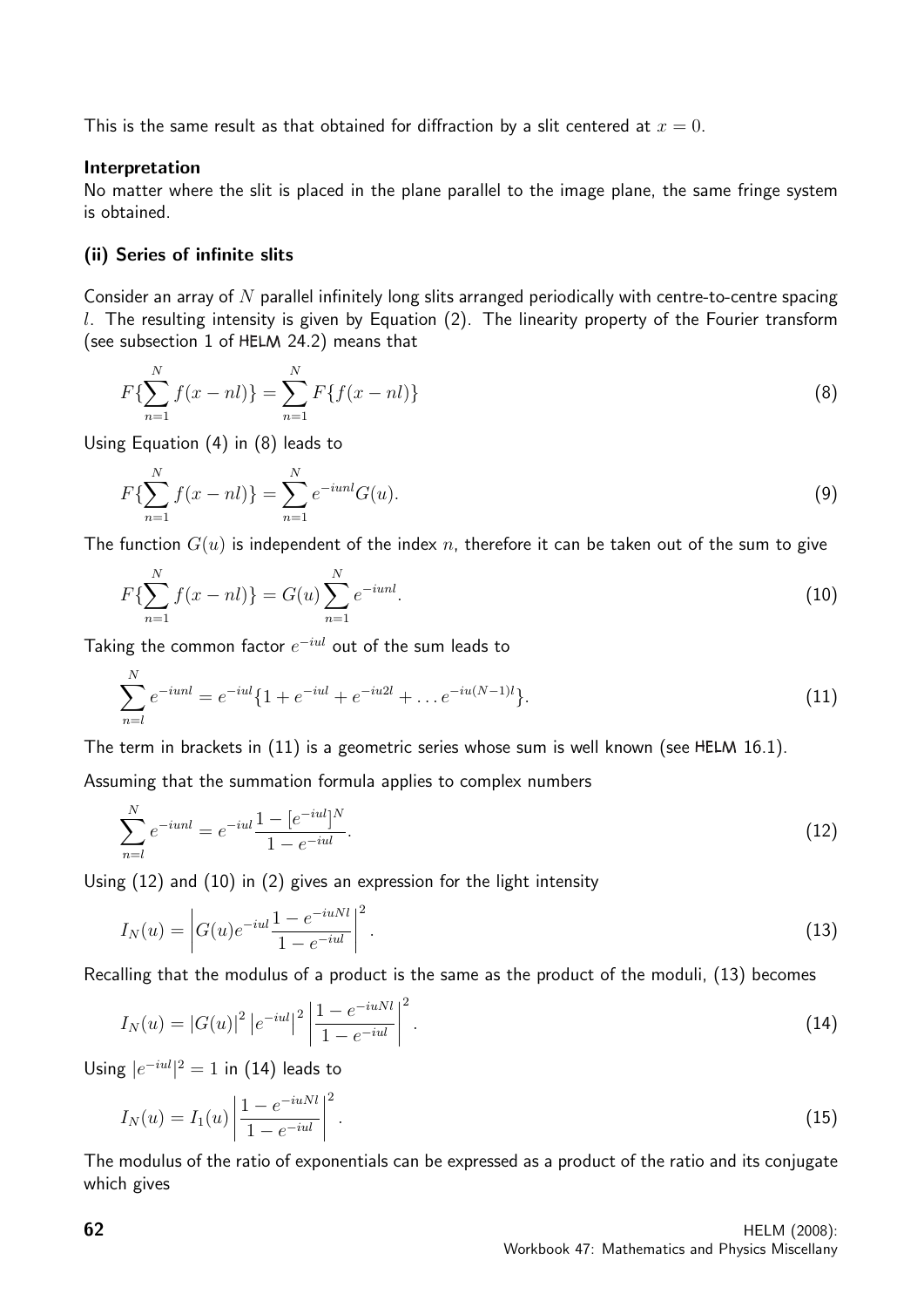$$
\left|\frac{1-e^{-iuNl}}{1-e^{-iul}}\right|^2 = \frac{(1-e^{-iuNl})(1-e^{iuNl})}{(1-e^{-iul})(1-e^{iul})} = \frac{(2-e^{iuNl}-e^{-iuNl})}{2-e^{iul}-e^{-iul}}.
$$

Using the definition of cosine in terms of exponentials (see HELM 10.3).

$$
\left|\frac{1 - e^{-iuNl}}{1 - e^{-iul}}\right|^2 = \frac{1 - \cos(uNl)}{1 - \cos(ul)}.
$$

Using the identity  $1 - \cos(2\theta) \equiv 2\sin^2\theta$  gives

$$
\left|\frac{1 - e^{-iuNl}}{1 - e^{-iul}}\right|^2 = \frac{\sin^2\left(\frac{uNl}{2}\right)}{\sin^2\left(\frac{ul}{2}\right)}.\tag{16}
$$

Using (16) and (5) in (15) leads to the final result for the intensity of the monochromatic light diffracted through a series of  $N$  parallel infinitely long periodically spaced slits:

$$
I_N(u) = 4a^2 \left(\frac{\sin ua}{ua}\right)^2 \left(\frac{\sin \left(\frac{uNl}{2}\right)}{\sin \left(\frac{ul}{2}\right)}\right)^2.
$$
 (17)

#### Interpretation

The transmission function  $f(x)$  of a single slit depends on the single spatial variable x measured on an axis perpendicular to the direction of the infinite dimension of the slit. The linearity and shift properties of the Fourier transform show that a one-dimensional intensity function of diffracted light is obtained with  $N$  identical periodic slits. Consequently, no variation of the intensity is predicted along the projection of the axis of infinite slit length on the image plane. Therefore, the diffraction interference fringes are straight lines parallel to the projection of the axis of the infinite slit on the image plane.

In the expression for the light intensity after diffraction through the  $N$  slits, the first term

$$
4a^2 \left(\frac{\sin ua}{ua}\right)^2
$$

is the function corresponding to the intensity due to one slit.

The second factor

$$
\left(\frac{\sin\left(\frac{Nul}{2}\right)}{\sin\left(\frac{ul}{2}\right)}\right)^2
$$

represents the result of interference between the waves diffracted through the  $N$  slits.

Physics Case Study 10 studies the graphical form of a normalised version of the function in (17) for the case of two slits  $(N = 2)$ . It is found that the oscillations in intensity, due to the interference term, are bounded by an envelope proportional to the intensity due to one slit.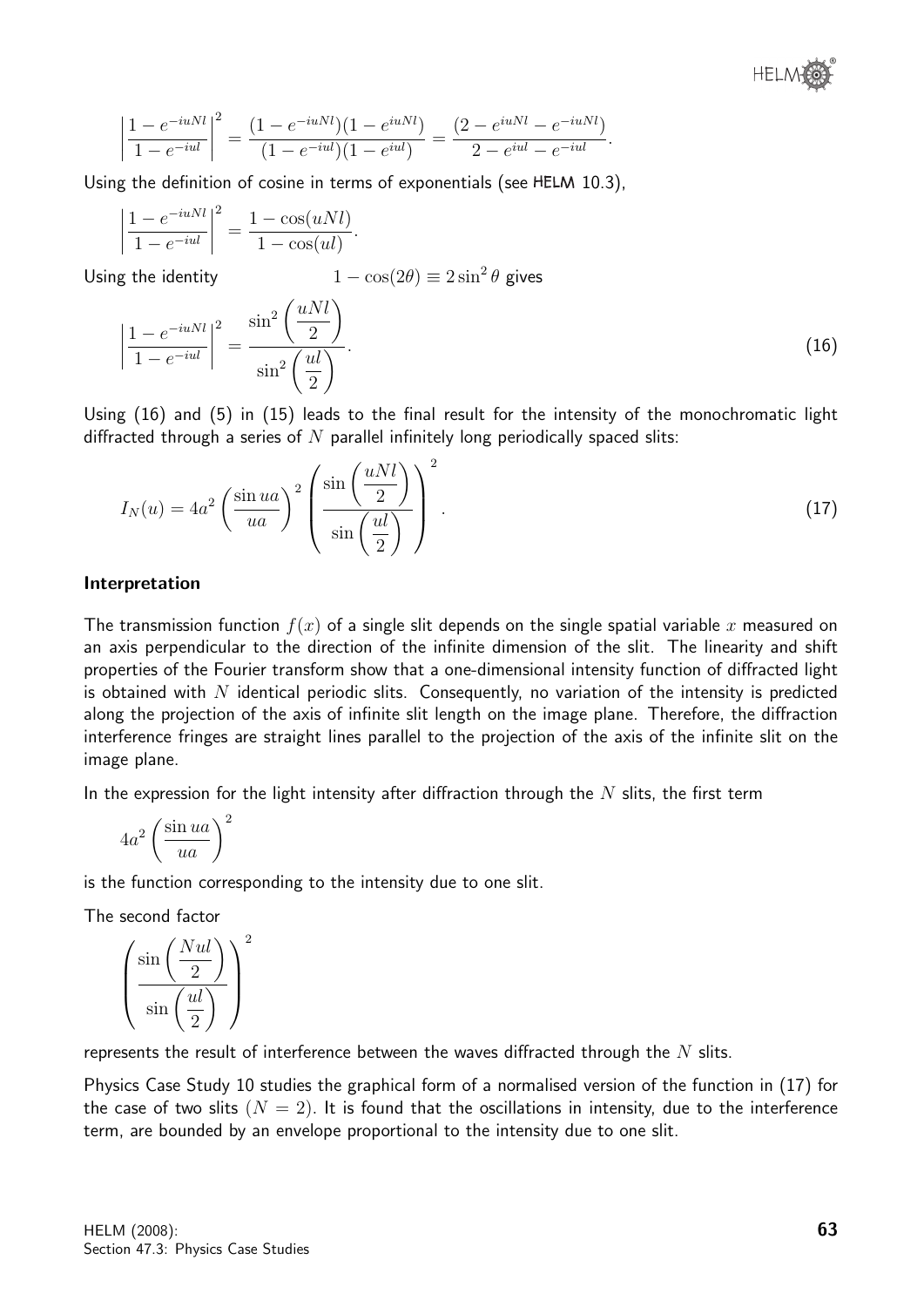

# **Interference fringes due to two parallel infinitely long slits**

#### Mathematical Skills

| Topic                       | Workbook |
|-----------------------------|----------|
| Trigonometric functions     | '4]      |
| Complex numbers             | [10]     |
| Maxima and minima           | $[12]$   |
| Maclaurin series expansions | [16]     |

#### Introduction

Diffraction occurs in an isotropic and homogeneous medium when light does not propagate in a straight line. This is the case for example, when light waves encounter holes or obstacles of size comparable to the optical wavelength. When the optical waves may be considered as plane, which is reasonable at sufficient distances from the source or diffracting object, the phenomenon is known as Fraunhofer diffraction. Such diffraction affects all optical images. Even the best optical instruments never give an image identical to the object. Light rays emitted from the source diffract when passing through an instrument aperture and before reaching the image plane. Prediction of the intensity of monochromatic light diffracted through  $N$  parallel periodically spaced slits, idealised as infinite in one direction, is tackled in Physics Case Study 9. The resulting expression for intensity divided by  $a^2$ ,  $2a$  being the slit width, is

$$
J_N(u) = 4\left(\frac{\sin ua}{ua}\right)^2 \left(\frac{\sin\left(\frac{uNl}{2}\right)}{\sin\left(\frac{ul}{2}\right)}\right)^2\tag{1}
$$

where  $l$  is the centre-to-centre spacing of the slits and  $u$  represents position on an axis perpendicular to that of the infinite length of the slits in the image plane. The first term is called the sinc function and corresponds to the intensity due to a single slit (see Physics Case Study 8). The second term represents the result of interference between the  $N$  slits.

#### Problem in words

On the same axes, plot the components (sinc function and interference function) and the normalised intensity along the projection of the slit-width axis on the image plane for a monochromatic light diffracted through two 2 mm wide infinite slits with 4 mm centre-to-centre spacing. Describe the influence of the second component (the interference component) on the intensity function.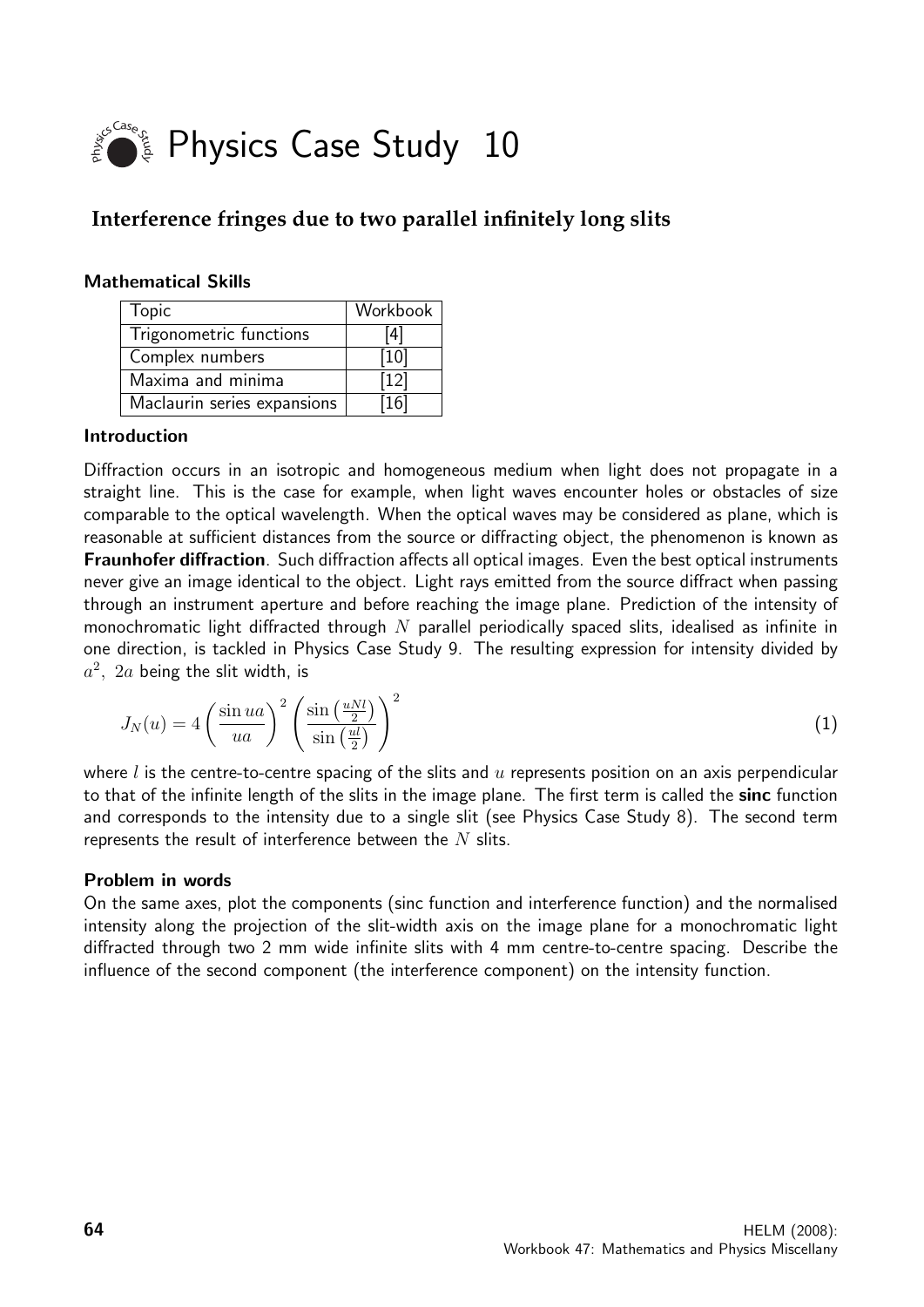#### Mathematical statement of problem

Plot 
$$
y = 4 \left( \frac{\sin ua}{ua} \right)^2
$$
,  $y = \left( \frac{\sin(ul)}{\sin(\frac{ul}{2})} \right)^2$  and  $y = J_2(u) = 4 \left( \frac{\sin ua}{ua} \right)^2 \times \left( \frac{\sin(ul)}{\sin(\frac{ul}{2})} \right)^2$  on the same graph for  $a = 1$  mm and  $N = 2$ .

the same graph for  $a = 1$  mm,  $l = 4$  mm and  $N = 2$ .

[Note that as 
$$
\sin(ul) \equiv 2\sin\left(\frac{ul}{2}\right)\cos\left(\frac{ul}{2}\right)
$$
 the expression  $\frac{\sin(ul)}{\sin\left(\frac{ul}{2}\right)}$  simplifies to  $2\cos\left(\frac{ul}{2}\right)$ .]

#### Mathematical analysis

The dashed line in Figure 10.1 is a plot of the function

$$
4\left(\frac{\sin ua}{ua}\right)^2\tag{3}
$$

The horizontal axis in Figure 10.1 is expressed in units of  $\pi/l$ ,  $(l = 4a)$ , since this enables easier identification of the maxima and minima. The function in (3) involves the square of a ratio of a sine function divided its argument. It has minima (which have zero value, due to the square) when the numerator  $sin(ua) = 0$  and when the denominator  $ua \neq 0$ . If n is a positive or negative integer, these conditions can be written as  $u = n\pi/a$  and  $u \neq 0$  respectively. Alternatively, since  $l = 4a$ , the conditions can be written as  $ul/\pi = 4n$   $(n \neq 0)$ . This determines the minima of (3) (see Figure 10.1). The first minima are at  $n = \pm 1$ , i.e.  $ul/\pi = \pm 4$ . The dashed line shows a maximum at  $u l / \pi = 0$  i.e.  $u = 0$ . When both the sine function and its argument tend to zero  $(u = 0)$ , the first term in the Maclaurin series expansion of sine (see HELM 16.5) gives the ratio  $[(ua)/(ua)]^2 = 1$ . So the maximum of (3) at  $ul/\pi = 0$  has the value 4. Note that the subsequent maxima of the function (3) are at  $u l / \pi = \pm 6$  and the function is not periodic.



**Figure 10.1**: Plots of the normalised intensity  $J_2(u)/\pi$  and its component functions The dotted line is a graph of the interference term

$$
\left(\frac{\sin(ul)}{\sin\left(\frac{ul}{2}\right)}\right)^2 \text{ which is equivalent to } 4\cos^2\left(\frac{ul}{2}\right) \tag{4}
$$

HELM (2008): Section 47.3: Physics Case Studies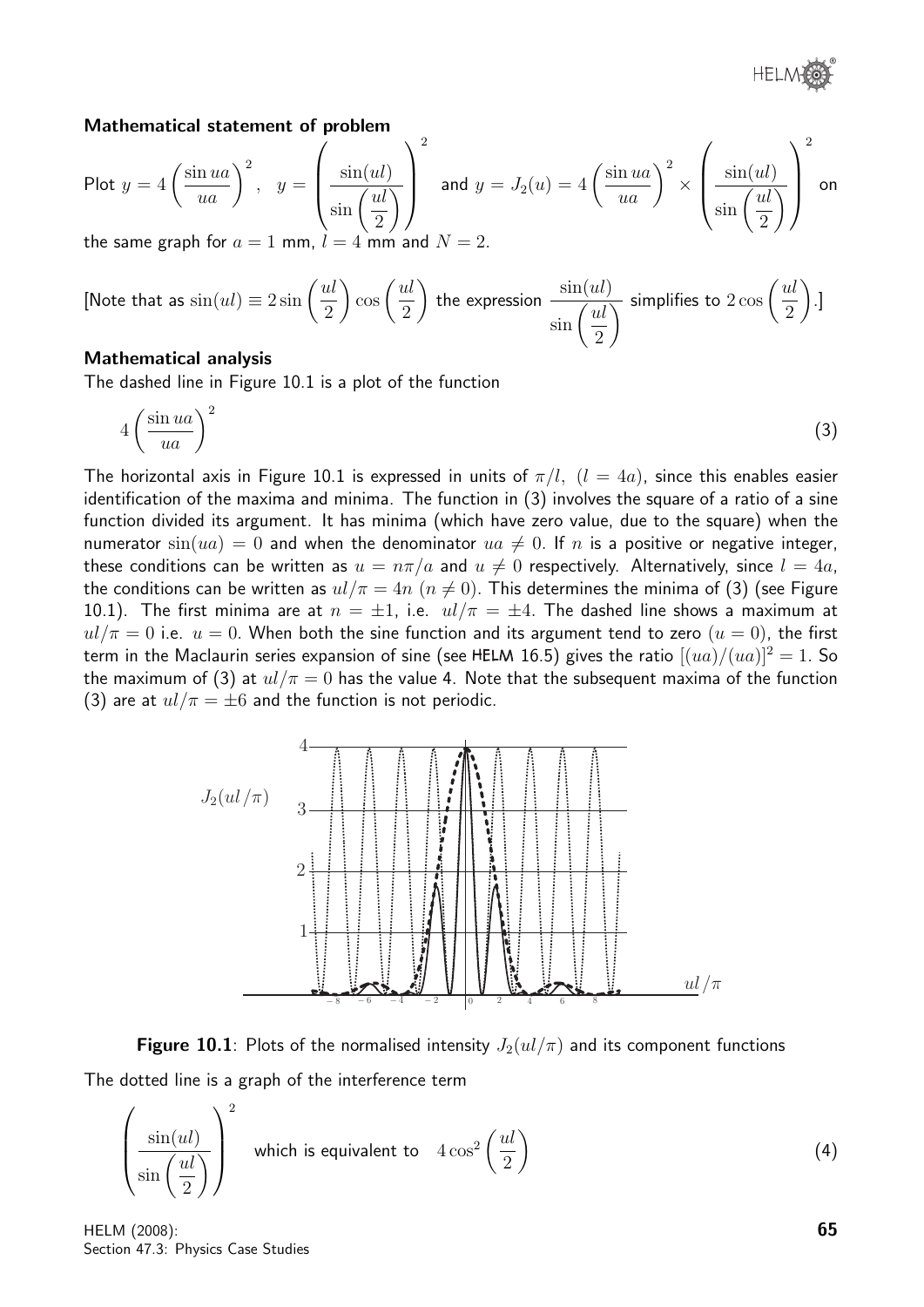The interference function (4) is the square of the ratio of two sine functions and has minima (zeros because of the square) when the numerator is  $sin(ul) = 0$  and when the denominator is  $sin(ul/2) \neq 0$ . If n is a positive or negative integer, these two conditions can be written as  $ul/\pi = n$  and  $ul/\pi \neq 2n$ . Both conditions are satisfied by the single condition  $ul/\pi = (2n + 1)$ . As a result of scaling the horizontal axis in units of  $\pi/l$ , the zeros of (4) coincide with positive or negative odd integer values on this axis.

When the sine functions in the numerator and denominator of (4) tend to zero simultaneously, the first terms in their Maclaurin series expansions give the ratio  $[(ul)/(ul/2)]^2 = 4$  which means that the maxima of (4) have the value 4. They occur when  $ul/\pi = 2n$  (see Figure 10.1). Note that the function obtained from the square of the ratio of two functions with periods 2 and 4 (in units of  $\pi/l$ ) is a function of period 2.

The solid line is a plot of the product of the functions in (3) and (4) (i.e. Equation (2)) for a slit semi-width  $a = 1$  mm and a slit separation with centre-to-centre spacing  $l = 4$  mm. For convenience in plotting, the product has been scaled by a factor of 4. Note that the oscillations of the solid line are like those of function (4) but are bound by the dashed line corresponding to the squared sinc function  $(3)$ . Function  $(3)$  is said to provide the **envelope** of the product function  $(2)$ . The solid line shows a principal maximum at  $u = 0$  and secondary maxima around  $|u/\pi| \approx 2$  with about half the intensity of the principal maximum. Subsequent higher order maxima show even lower magnitudes not exceeding  $1/10^{\text{th}}$  of the principal maximum.

#### Interpretation

The diffraction interference fringes are parallel straight lines aligned with the projection of the axis of infinite slit length on the image plane as seen in Figure 10.2. The central fringe at  $u = 0$  is bright with a maximum normalised intensity  $J_2(0) = 4$ . Either side of the central fringe at  $u/\pi = 1$ ,  $(ul/\pi = 4)$ , is dark with the intensity approaching zero. The next bright fringes have roughly half the brightness of the central fringe and are known as secondary. Subsequent bright fringes show even lower brightness. Note that the fringe at  $ul/\pi = 6$  is brighter than those at  $ul/\pi \approx 3.5$  and  $ul/\pi \approx 4.5$  due to the envelope function (3).



Slit aperture

Figure 10.2: Monochromatic light diffraction through two slits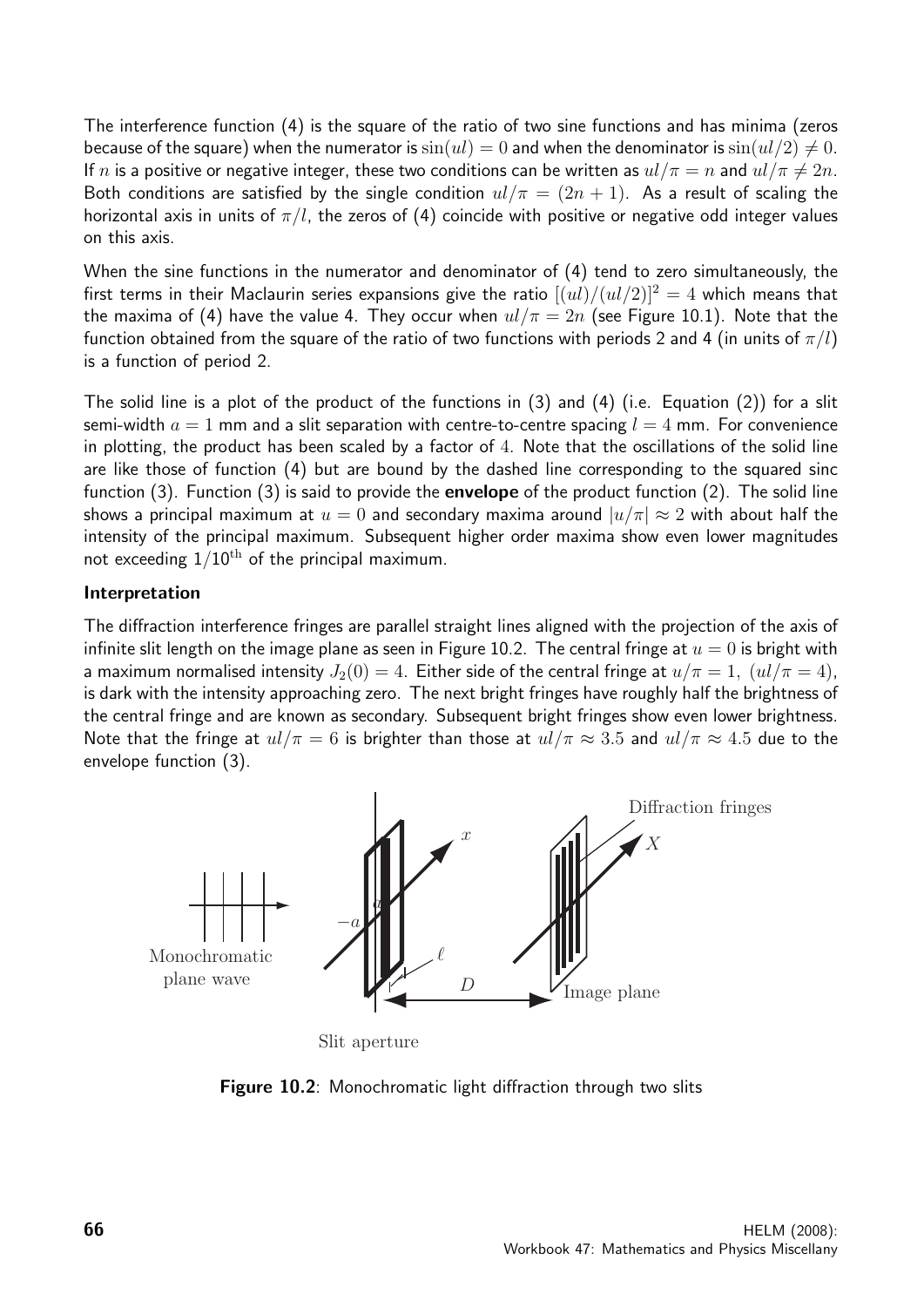

# **Acceleration in polar coordinates**

#### Mathematical Skills

| <b>Topic</b>      | Workbook |
|-------------------|----------|
| Vectors           |          |
| Polar coordinates |          |

#### Introduction

Consider the general planar motion of a point  $P$  whose position is given in polar coordinates. The point  $P$  may represent, for example, the centre of mass of a satellite in the gravitational field of a planet.

The position of a point P can be defined by the Cartesian coordinates  $(x, y)$  of the position vector  $\underline{OP} = x\underline{i} + y\underline{j}$  as shown in Figure 11.1.



Figure 11.1: Cartesian and polar coordinate system

If  $\underline{i}$  and  $j$  denote the unit vectors along the coordinate axes, by expressing the basis vector set  $(\underline{i},j)$  in terms of the set  $(\hat r,\hat\theta)$  using trigonometric relations, the components  $(v_r,v_\theta)$  of velocity  $\underline{v}=v_r\hat r+v_\theta\hat\theta$ can be related to the components  $(v_x, v_y)$  of  $\underline{v} = v_x \underline{i} + v_y \underline{j}$  expressed in terms of  $(\underline{i}, \underline{j})$ .

#### Problem in words

Express the radial and angular components of the velocity and acceleration in polar coordinates.

#### Mathematical statement of problem

The Cartesian coordinates can be expressed in terms of the polar coordinates  $(r, \theta)$  as

$$
x = r \cos \theta \tag{1}
$$

and

$$
y = r\sin\theta.\tag{2}
$$

The components  $(v_x, v_y)$  of velocity  $\underline{v} = v_x \underline{i} + v_y \underline{j}$  in the frame  $(\underline{i}, \underline{j})$  are derived from the time derivatives of (1) and (2).  $\frac{di}{dt}$  $\frac{d\Omega}{dt} = 0$  and dj  $\frac{d\mathbf{v}}{dt} = 0$  as the unit vectors along Ox and Oy are fixed with time. The components  $(a_x,a_y)$  of acceleration in the frame  $(\underline{i},\underline{j})$  are obtained from the time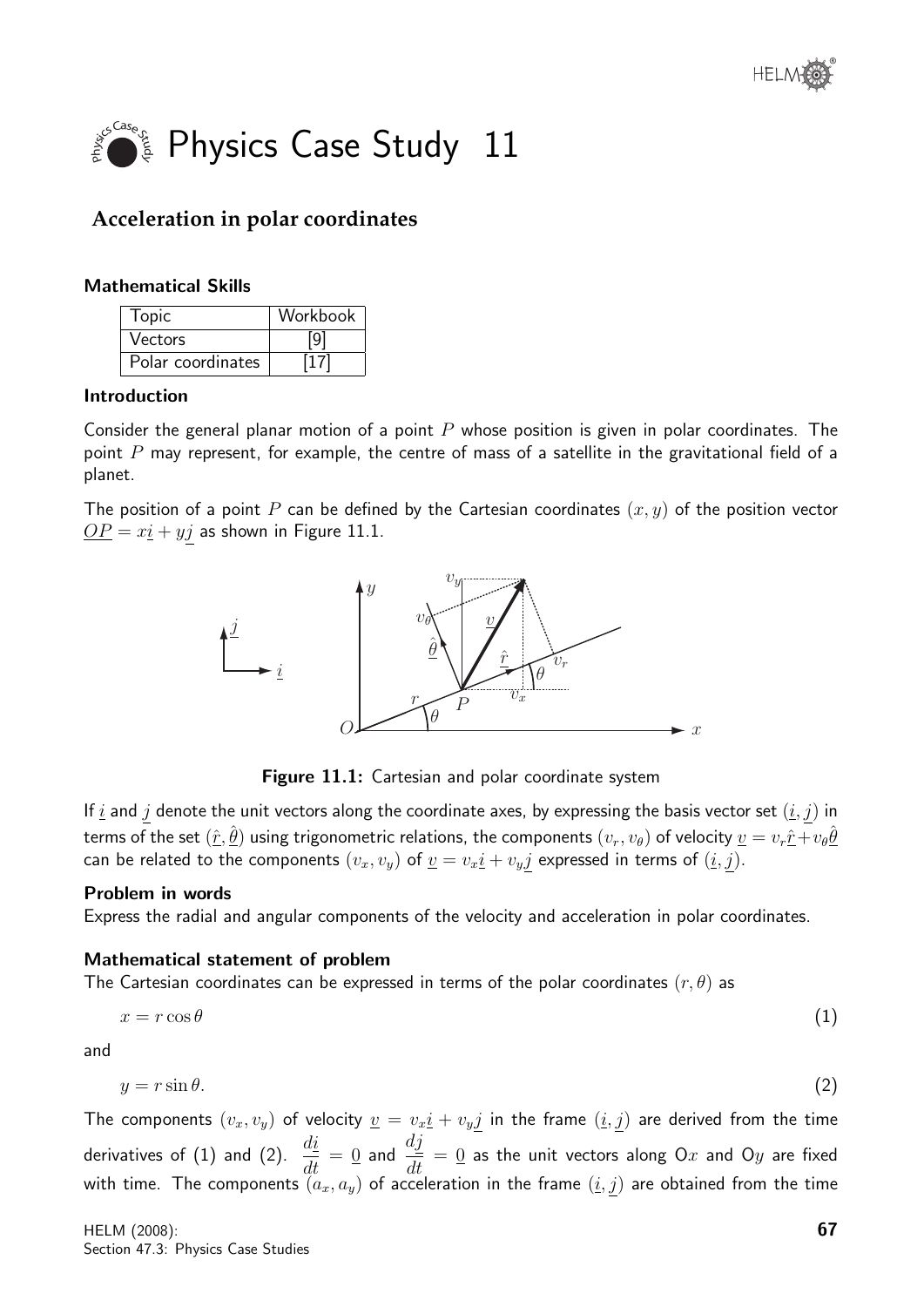derivative of  $\underline{v} =$ d  $\frac{d}{dt}(\underline{OP})$ , and use of expressions for  $(v_r, v_{\theta})$  leads to the components  $(a_r, a_{\theta})$  of acceleration.

#### Mathematical analysis

The components  $(v_x, v_y)$  of velocity  $\underline{v}$  are derived from the time derivative of (1) and (2) as

$$
v_x = \frac{dx}{dt} = \frac{dr}{dt}\cos\theta - r\frac{d\theta}{dt}\sin\theta
$$
\n(3)

$$
v_y = \frac{dy}{dt} = \frac{dr}{dt}\sin\theta - r\frac{d\theta}{dt}\cos\theta.
$$
\n(4)

The components  $(a_x, a_y)$  of acceleration are obtained from the time derivatives of (3) and (4),

$$
a_x = \frac{d^2x}{dt^2} = \frac{d^2r}{dt^2}\cos\theta - 2\frac{dr}{dt}\frac{d\theta}{dt}\sin\theta - r\left(\frac{d\theta}{dt}\right)^2\cos\theta - r\frac{d^2\theta}{dt^2}\sin\theta\tag{5}
$$

$$
a_y = \frac{d^2y}{dt^2} = \frac{d^2r}{dt^2}\sin\theta + 2\frac{dr}{dt}\frac{d\theta}{dt}\cos\theta - r\left(\frac{d\theta}{dt}\right)^2\sin\theta + r\frac{d^2\theta}{dt^2}\cos\theta.
$$
 (6)

The components  $(v_x, v_y)$  of velocity  $\underline{v} = v_x \underline{i} + v_y \underline{j}$  and  $(a_x, a_y)$  of acceleration  $\underline{a} = a_x \underline{i} + a_y \underline{j}$  are expressed in terms of the polar coordinates. Since the velocity vector  $\underline{v}$  is the same in both basis sets,

$$
v_x \underline{i} + v_y \underline{j} = v_r \hat{\underline{r}} + v_\theta \underline{\hat{\theta}}.\tag{7}
$$

Use of known expresions for the basis vector  $(\underline{i},j)$  in terms of the basis vectors  $(\hat{r},\hat{\theta})$  leads to expressions for  $(v_r, v_\theta)$  in terms of the polar coordinates.

Projection of the basis vectors  $(\underline{i},j)$  onto the basis vectors  $(\hat{\underline{r}},\hat{\underline{\theta}})$  leads to (see Figure 11.2)

$$
\underline{i} = \cos \theta \hat{\underline{r}} - \sin \theta \hat{\underline{\theta}} \tag{8}
$$

$$
j = \sin \theta \hat{\underline{r}} + \cos \theta \hat{\underline{\theta}} \tag{9}
$$



Figure 11.2: Projections of the Cartesian basis set onto the polar basis set